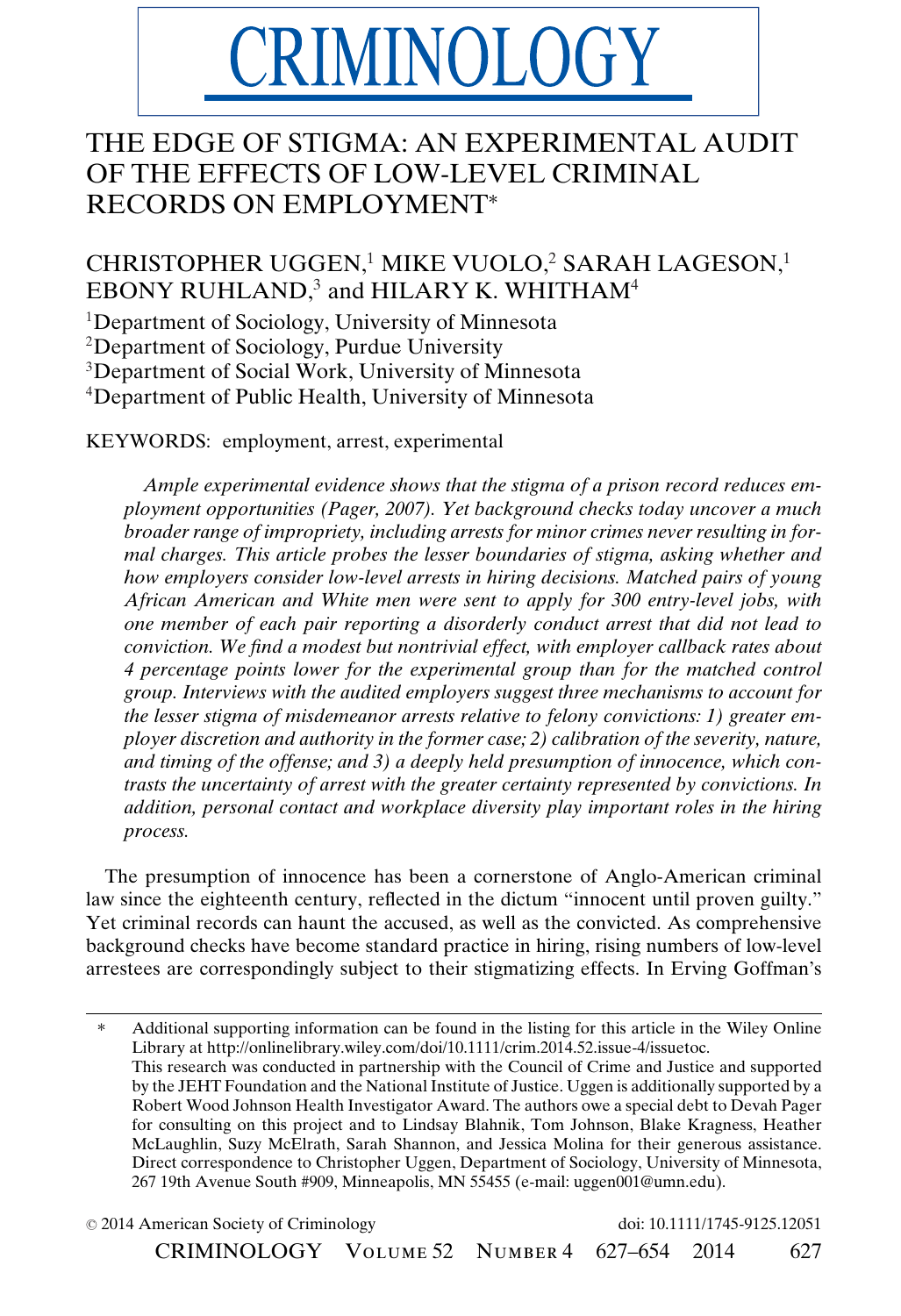#### 628 UGGEN ET AL.

(1963) terms, they have gone from potentially "discreditable" to formally "discredited" as applicants.

Arrest records have long been available to anyone with the time and inclination to seek them, but a tectonic shift has occurred in their accessibility (Bushway, Stoll, and Weiman, 2007; Raphael, 2010). What once required a trip to the courthouse and the better part of an afternoon is now accomplished with a few keystrokes or a nominal fee to a private firm. As a result, everyday citizens, employers, and landlords now routinely consult criminal databases. These background checks can be consequential, as felony criminal records clearly reduce employability (Apel and Sweeten, 2010; Bushway and Apel, 2011; Pager, 2007; Western, 2007). Because background checks typically unearth information on arrests as well as convictions, however, *even people never charged with a crime* may still bear the mark of a criminal record.

Yet we know little about the far-flung effects of arrest records and "misdemeanor justice" (Kohler-Hausmann, 2013). Are arrests for relatively minor transgressions overlooked, or do they effectively disqualify applicants? On the one hand, any negative signal could hinder an applicant's prospects. On the other hand, employers are likely becoming more discerning in evaluating criminal records, such that they may discount an otherwisequalified applicant's brush with the law. Emile Durkheim (1895: 100) famously imagined a society of saints, where "crime" was unknown but trivial or venial faults aroused scandal. Although the United States is no society of saints, the question before us today is whether the routine public disclosure of low-level arrest data arouses scandal sufficient to bar the door to employment.

This article first reviews research establishing 1) that a rising proportion of firms are routinely checking applicant backgrounds and 2) that employers discriminate on the basis of felony-level records. We then ask the following scientific question with pressing policy implications: Does *low-level arrest* information affect hiring, and if yes, then how does it affect hiring decisions? We use an experimental audit method to estimate the impact of a single arrest on employment, and then we interview a subset of audited employers to learn precisely how they incorporate low-level records in their decisions.

# PROLIFERATION OF BACKGROUND CHECKS

It is normative for firms to conduct background checks, with 60 percent of California employers indicating that they always check the criminal backgrounds of applicants and another 12 percent reporting they sometimes check (Raphael, 2010). A Society for Human Resource Management survey (2010) puts the figure even higher, with 73 percent reporting checks for all positions and 19 percent reporting checks for selected positions. Apart from new technologies that have made the checks cheap and easy, this high prevalence can be explained by employer fears of liability (Finlay, 2009), confusion over legal responsibility (Bushway, Stoll, and Weiman, 2007; U.S. Equal Employment Opportunities Commission [U.S. EEOC], 2012), a desire to avoid high monitoring costs (Finlay, 2009), and simple distrust of those with criminal backgrounds (Bushway et al., 2007).

Employers can access criminal history information using public court records, Internet searches, and private data harvesting companies, each of which has become more accessible in the past decade. According to one survey, 28 states allow direct Internet access to criminal records (Mukamal and Samuels, 2003). Although the use of public and private databases is soaring, there is little consistency in how such databases are compiled and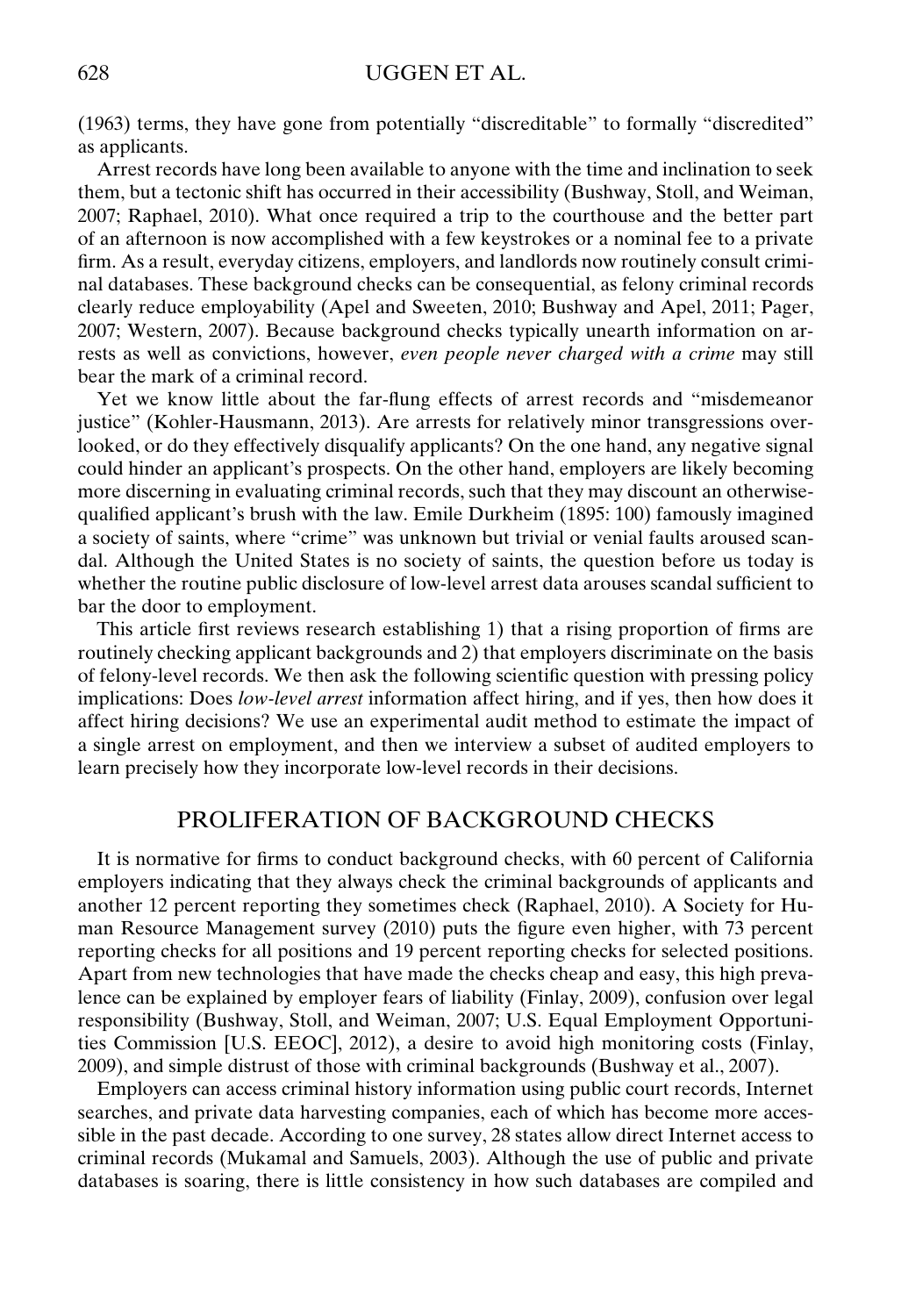the content of the records therein. Some public sources only show criminal convictions, but private firms often report arrests for misdemeanors that result in dismissal (Bushway et al., 2007). Historically, low-level offenses have been assembled only at the state and local levels, although the federal government has considered expanding national databases to include crimes such as "vagrancy, urinating in public, public intoxication, [and] public disturbances" (Palazzolo, 2006). The time an offense should remain on record also is debated, as the likelihood of a new offense among former offenders eventually approximates that of the general population (Blumstein and Nakamura, 2009; Kurlychek, Brame, and Bushway, 2006).

States also vary in the extent to which employers are legally permitted to consider arrest records in hiring decisions. Mukamal and Samuels (2003) reported that 38 states permit both public and private firms, as well as occupational licensing agencies, to access and consider arrest records that did not result in a conviction. More recently, the U.S. EEOC (2012) issued an enforcement guidance stating that employers who use arrest records as the sole grounds for exclusion may be in violation of Title VII of the 1964 Civil Rights  $Act<sup>1</sup>$  Nevertheless, as private repositories continue to disseminate arrest information, the extent of employer adherence to such guidelines remains unknown.

# DISCRIMINATION, AUDITS, AND RACE

The powerful audit studies by Devah Pager (2003, 2007) have firmly established that employers discriminate on the basis of felony-level prison records, reducing the likelihood of a favorable employer "callback" by 50 percent for Whites and more than 60 percent for African Americans. Felony records are thus linked to employment prospects, which, in turn, are likely to affect subsequent crime (Sampson and Laub, 1990; Uggen, 2000) and broader patterns of inequality (Wakefield and Uggen, 2010). An estimated 12.8 percent of the U.S. adult male population has been convicted of a felony at some point in their lives (Uggen, Manza, and Thompson, 2006), with far higher rates among African Americans (Western, 2006).

Yet millions more enter the leaky funnel of criminal justice system processing via arrests (Kohler-Hausmann, 2013). Using self-reported arrest data from a national survey, Brame et al. (2012) estimated that 30 percent of U.S. youth are arrested by 23 years of age—a sizeable increase over the 22 percent estimate derived from earlier cohorts. And this risk is unevenly distributed by race and sex, with approximately 49 percent of African American males, 44 percent of Hispanic males, and 38 percent of White males arrested by 23 years of age (Brame et al., 2014).

Although 1.6 million individuals were held in U.S. prisons in 2010, the number of arrests was more than eight times higher in that year—approximately 13.1 million (U.S. Department of Justice, 2008). Only approximately 16 percent were arrested for serious Part I crimes, as figure 1 shows for 2007. Of those remaining, the most common arrests involved drugs and alcohol (31 percent), other assaults (9 percent), and

<sup>1.</sup> Under the 2012 guidance, employers may still make job decisions based on the conduct underlying an arrest if the conduct makes the individual unfit for the position in question. In Minnesota, the site of the current investigation, employers may view arrest information in public and private databases, but state law prohibits blanket discrimination on the basis of arrests only (see M.S. §364 [1974]; M.S. §609B [2005]; M.S. §245C.15 [2005]).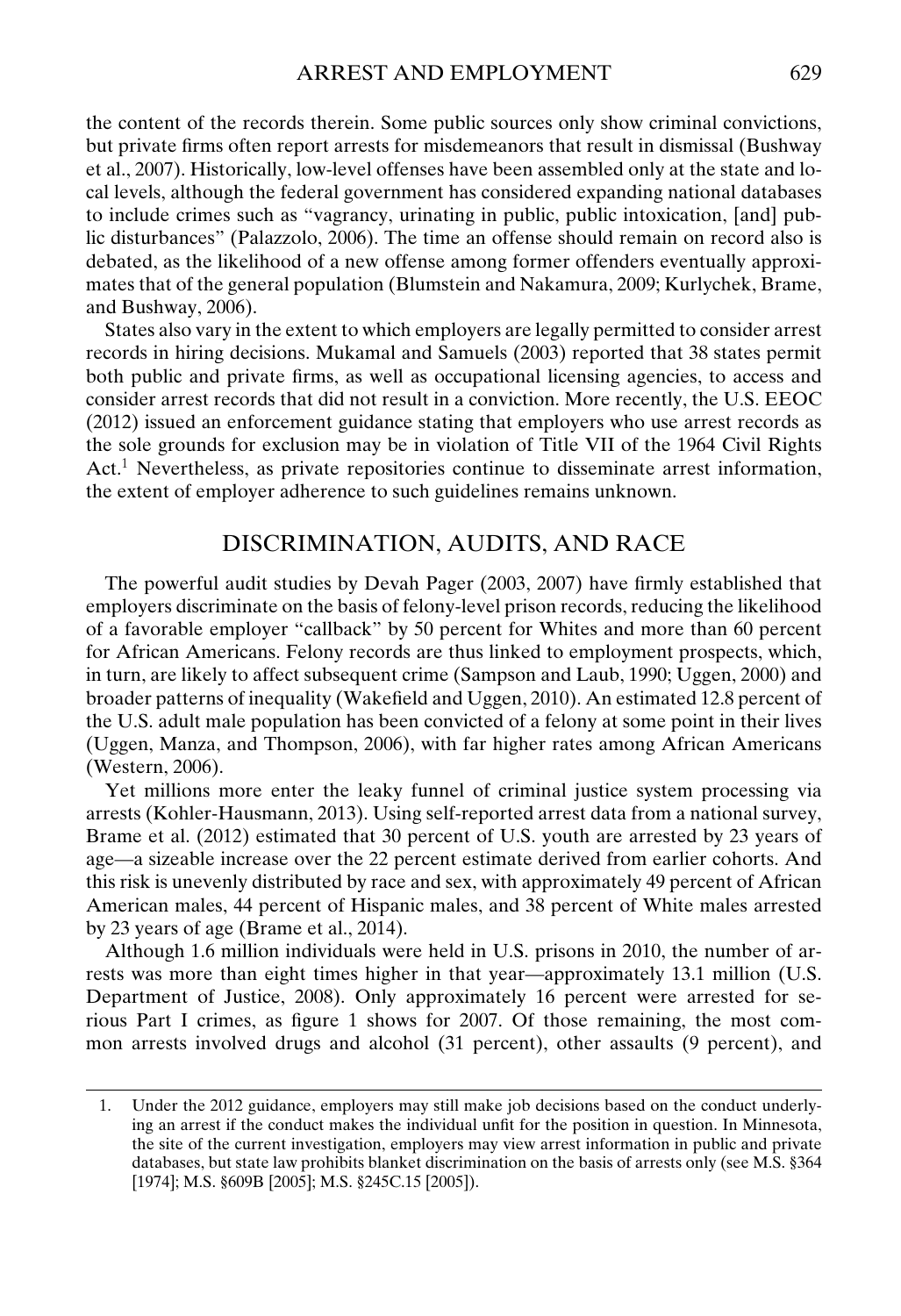

**Figure 1. Offense Distribution of Arrest in the United States**

*Source:* Federal Bureau of Investigation, 2008.

disorderly conduct (5 percent), the latter of which plays an important part in the experiment to follow. Before the advent of electronic databases and widespread background checks, arrest histories were far less visible. With the proverbial cat now out of the bag, even minor arrest records constitute highly visible, easily accessible, and virtually indelible marks of social dishonor. Following Goffman (1963), arrestees can no longer "pass" as normal, and this stigma colors their interactions with employers and others. Indeed, merely being arrested or stopped by the police seems to affect peer interactions, identity, and behavior (Wiley, Slocum, and Esbensen, 2013).

Surprisingly little research has directly addressed the employment effects of lowlevel records, although arrest is associated with long-term joblessness among young men (Grogger, 1992). Previous investigations found that employers attend to distinctions between arrest and conviction, as well as offense types (Boshier and Johnson, 1974; Buikhuisen and Dijksterhuis, 1971; Schwartz and Skolnick, 1962). Such results are consistent with signaling models (Bushway and Apel, 2011; Spence, 1973), in which employers interpret arrests as indicating low worker quality. Similarly, economic theories of statistical discrimination (Arrow, 1973; Phelps, 1972) suggest that employers will exclude arrestees based on prevailing stereotypes about the average productivity of persons with criminal records. Sociological accounts of discrimination also have pointed to stereotyping, although these have tended to emphasize organizational and structural factors rather than perceived productivity differences (Pager and Shepherd, 2008; Reskin, 2012).

Audit studies have revealed strong discrimination on the basis of race as well as criminal history, such that African American applicants with "clean" backgrounds fare no better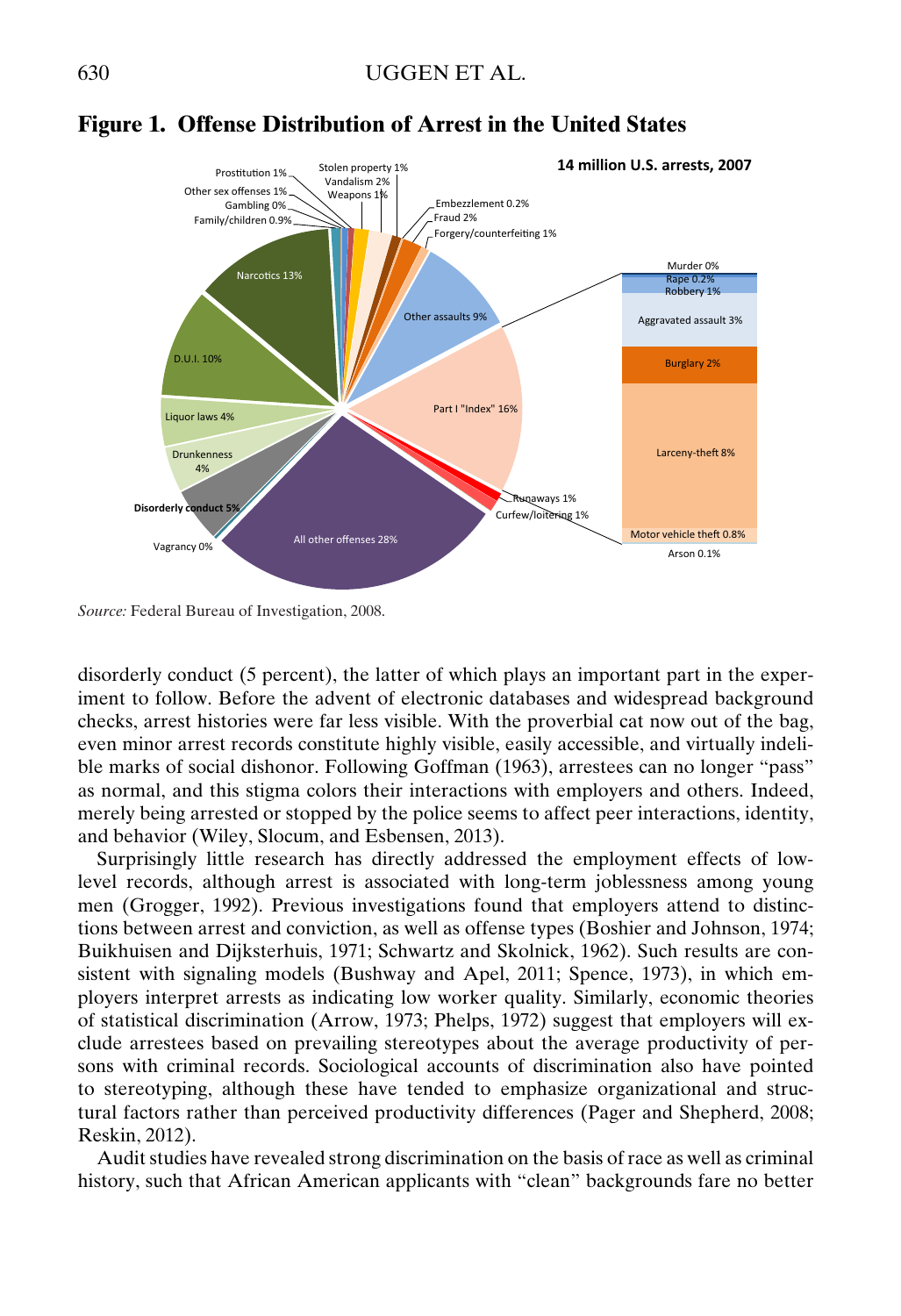than Whites just released from prison (Pager, Western, and Bonikowski, 2009). Given race differences in the prevalence of criminal records, employers in more diverse firms are likely more experienced in reading criminal records and recognizing the low-level arrests. Consistent with this idea, one employer survey found a significant correlation between hiring African American men and the willingness to consider applicants with criminal histories (Raphael, 2010: table 5).

Although firms discriminate on the basis of prison records, jobseekers can mitigate this discrimination through personal contact. Once hired, workers can influence employer beliefs about themselves and those with similar characteristics (Altonji and Pierret, 2001; Pager and Karafin, 2009). As Pager (2007: 103) noted, applicants who meet face-to-face with hiring authorities replace broad generalizations based on group membership with more nuanced information about their individual qualities. Jobseekers who make direct contact are thus much more likely to be called back by employers, who may wish to provide a "second chance" to an otherwise promising applicant (Pager, Western, and Sugie, 2009: 206). In addition, such personal contact may weaken race effects on employment (Pager, Western, and Bonikowski, 2009: 784), although African Americans may have significantly less access to hiring authorities than Whites (Pager, Western, and Sugie, 2009).

As for employers, one survey found minority-owned businesses to be four times as likely to express willingness to hire ex-offenders (Pager, 2007: 129). Experience in reading and interpreting criminal records may help explain this effect—African Americans, in particular, are more likely than Whites to have vicarious exposure to incarceration, which reduces punitive attitudes (Johnson, 2007; Rose and Clear, 2004) and lessens the associated stigma (Hirschfield and Piquero, 2010). They may therefore look more closely at the applicant's individual circumstances and, perhaps, provide a clear-eyed (if not sympathetic) reading of the record. If so, then employers of color and those hiring from a more diverse applicant pool may be especially likely to discount arrests without convictions and petty offenses. Alternatively, previous literature suggested that employers of color may be as likely as White employers to discriminate on the basis of criminal records (Kirschenman and Neckerman, 1991; Wilson, 1996).

Although this line of research has developed rapidly, we know little about a question affecting millions of jobseekers: How do *minor* crimes—the "venial faults," now codified as low-level records—affect employment prospects? Do firms disqualify applicants based on the negative signal sent by a criminal record, regardless of its severity? Or, is arrest now so common that employers brush it aside? Alternatively, might honestly divulging a brush with the law actually improve one's prospects? Such would be the case if employers made the statistical discrimination assumption that applicants (particularly African American males) who do not disclose misdemeanor arrests are actually harboring more serious criminal records.

We test these ideas using an experimental audit methodology and face-to-face employer interviews. After describing our design, we present results showing the effect of a misdemeanor arrest record, race, and personal contact on employer callbacks. We then analyze interviews with a subset of these employers to learn precisely how they use background checks in hiring and the mechanisms linking criminal records to employment outcomes. Finally, we engage scientific and policy debates about variation in stigma and public access to criminal records.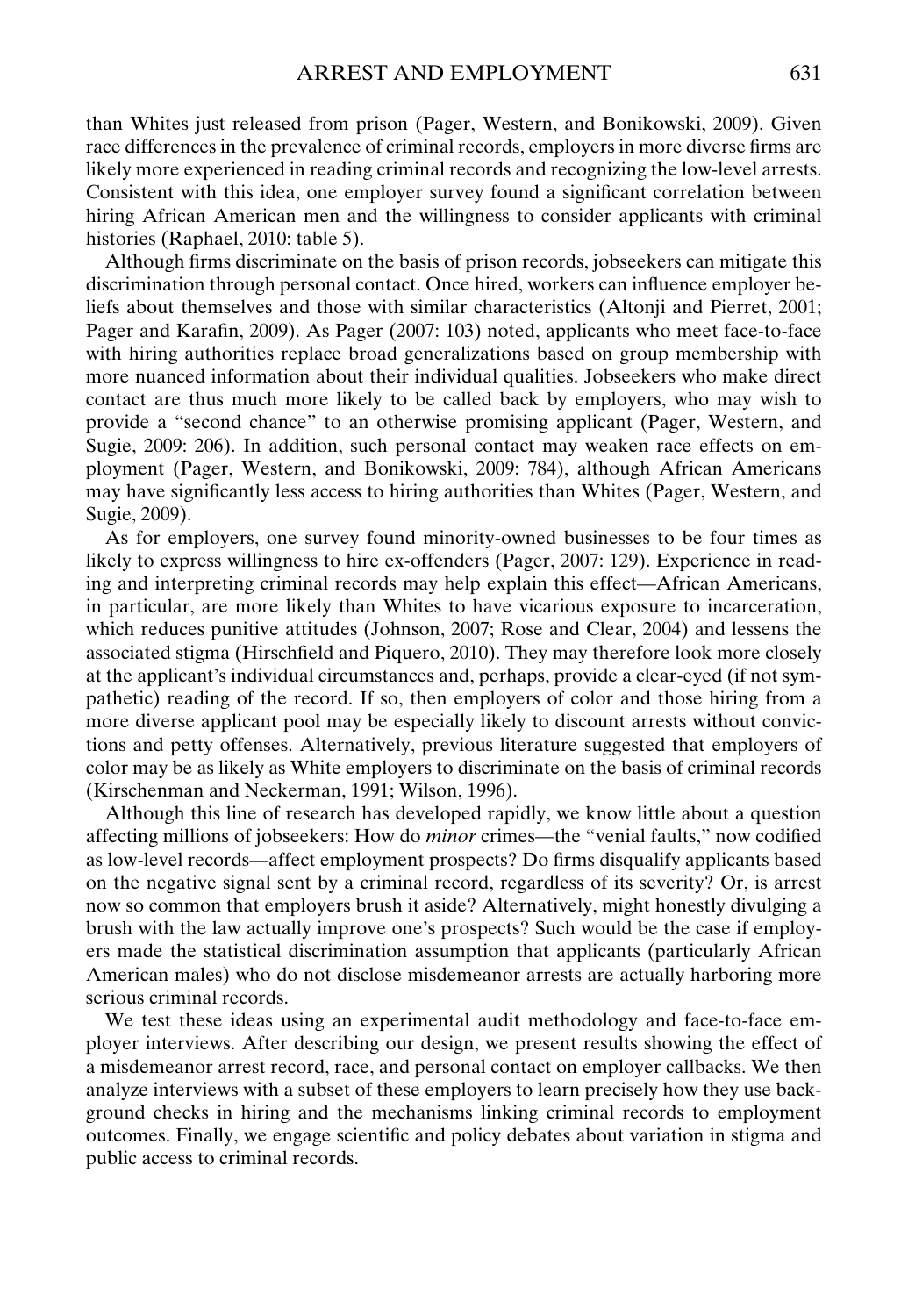## 632 UGGEN ET AL.

# STUDY DESIGN

For our experimental audit, young male "testers" applied for entry-level jobs using fictitious identities (see appendix A in the online supporting information for the study protocol).<sup>2</sup> Testers were grouped into pairs by race and selected for their shared physical and personal characteristics. Each week, one tester per pair was assigned to the treatment condition: a sole arrest for disorderly conduct, with no resulting charge or conviction. We chose this offense because it consistently ranks among the *least* serious crimes that would be familiar to nonexperts (Figlio, 1975; Rossi et al., 1974), prohibiting "offensive, obscene, abusive, boisterous, or noisy conduct" (M.S. §609.72). Disorderly conduct arrests rank sixth most prevalent in the state in which the experiment was conducted, trailing only driving under the influence, larceny-theft, assault, and liquor and drug violations. Unlike these offenses and more serious misdemeanors (e.g., domestic assault), disorderly conduct implies neither bodily injury, nor substance use, nor theft. A single disorderly conduct arrest should thus represent a minimally stigmatizing record.

From August 2007 to June 2008, each pair submitted close to 300 applications at 150 job sites, with each tester assigned to the treatment condition for half the audits. This process allowed us to determine the likelihood of an employer callback for each condition-race pairing (White control, White treatment, African American control, and African American treatment).<sup>3</sup> Four male college students in their early 20s were selected as testers and assigned a detailed biography and résumé reporting high-school education, steady employment in service industry and labor positions, and no special training or certifications (see the online supporting information). Because each pair applied to a different set of jobs, only two individualized biographical backgrounds were needed, eliminating differences within and between tester pairs. Our fabricated biographies were similar in every regard, except the rotating treatment condition and race cues (e.g., participation in an African American student group).

Each Sunday, we reviewed the job postings in the classified ads from five print sources (*Minneapolis Star Tribune, St. Paul Pioneer Press, Employment News, Employment Guide,* and *JobDig*) and one online source (*Craigslist*). For the online query, only jobs posted in the preceding five days were reviewed. All entry-level advertisements were selected, so long as they required no special skills or licenses, instructed applicants to apply in person, and were located in the seven-county Twin Cities metropolitan area. Advertisements were cross-referenced with a database of completed audits to ensure that no location was audited more than once and simple randomization was used to allocate the jobs among the tester pairs. On average, testers conducted seven audits per week.

<sup>2.</sup> Additional supporting information can be found in the listing for this article in the Wiley Online Library at http://onlinelibrary.wiley.com/doi/10.1111/crim.2014.52.issue-4/issuetoc.

<sup>3.</sup> We did not send White and African American testers to the same employer because the power to detect a difference would have diminished precipitously if the pairs were further divided into the four groups necessary to conduct such an experiment. Because our primary research interest concerns the potentially modest treatment effects of low-level records, we designed the study to maximize the power to detect these effects (see footnote 7). The absence of interracial prospective employer covariance in this design, however, means that our results can only provide indirect evidence on the question of racial discrimination (cf. Pager, Western, and Bonikowski, 2009).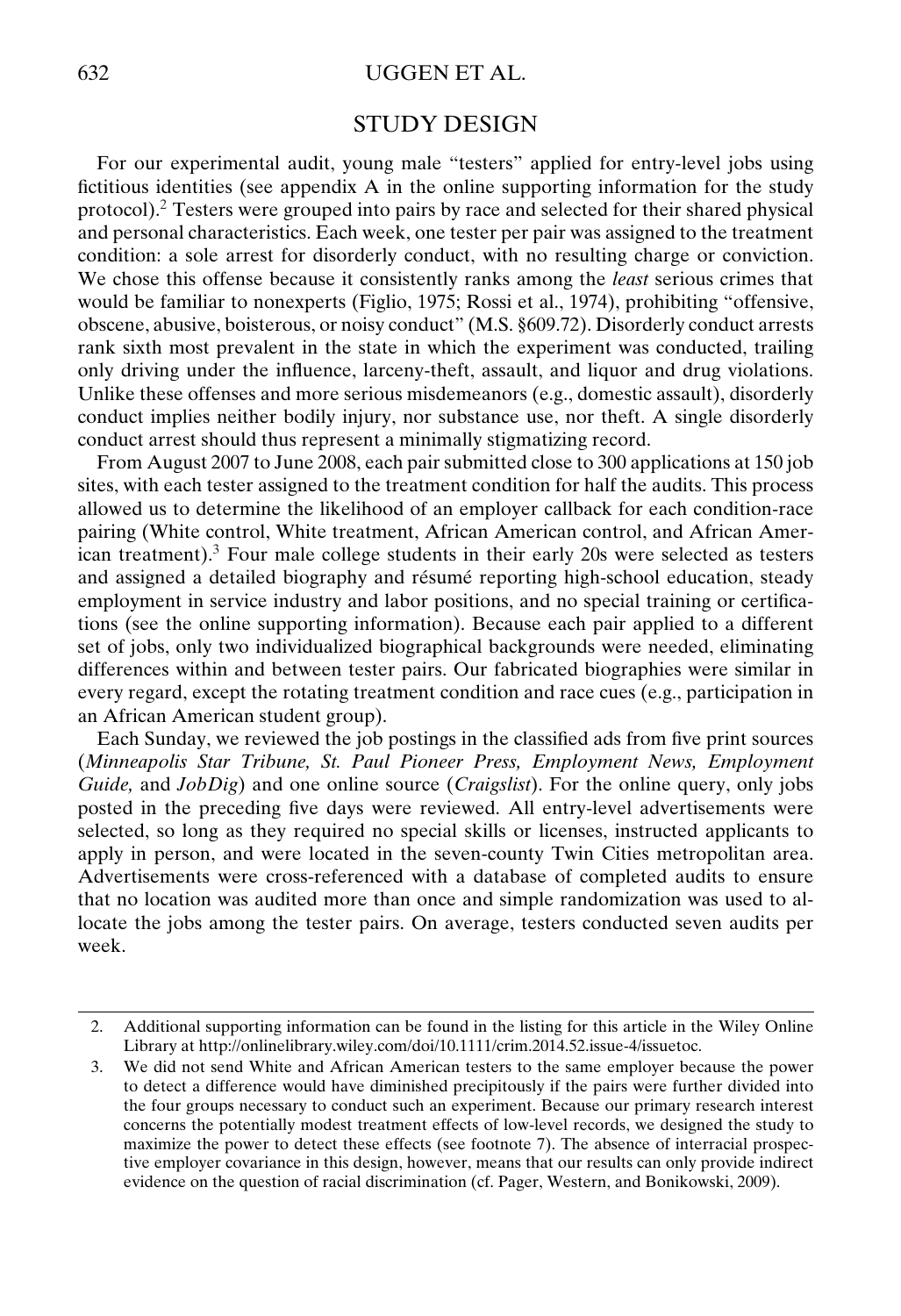#### CONVEYING THE TREATMENT

Before fielding the study, we held focus groups with men who had experience conveying their own criminal records. Consistent with advice from local job coaches, they advised our team to disclose criminal history information in full on application forms. If any question about such disclosure were to arise, then they advised testers to explain their record as "something that has come up before." With most firms now checking records, such disclosures have become routine. Eighty percent of the application forms in our sample contained specific criminal history questions, although their wording varied considerably. Testers were instructed to respond directly to each question and to add any information needed to convey the status of misdemeanor arrest. For instance, testers would respond "no" if asked about felonies, but they would then write "misdemeanor arrest only, 2005." This method was pretested with local hiring authorities to ensure that the record was conveyed in a realistic manner that would not arouse suspicion.

After arriving at each establishment and submitting their applications and résumés, the testers were instructed to maximize personal contact by asking to speak to the manager. We documented all such contact, allowing for analysis of its effects. Personal contact (and the résumé cues noted earlier) also helped ensure that race was conveyed to the hiring authority. When no criminal history question appeared on the application, the tester communicated the arrest in person to the hiring authority, following standard scripts developed in consultation with our focus group participants. They first asked questions about the job's pay and hours to express genuine interest in the position, before saying, "I was arrested but never convicted of a misdemeanor offense, it was minor and stupid on my part, and I wanted to be upfront about it in case it came up in a background check." If probed for more information, the testers would respond, "I was arrested for a disorderly conduct misdemeanor in August 2005, but I was never convicted. I was downtown late one night. Some friends got into a fight and I got pulled into it. Nobody was actually hurt. I just acted irresponsibly, but I was young and that's all in the past." This script was used whenever testers were asked about their criminal records, which sometimes occurred as they submitted applications. Because they had rehearsed this script repeatedly in training and mock interviews, testers responded naturally to such questions. Before leaving the job site, they asked for an extra application to give to a friend or a business card. These were used to arrange follow-up interviews with employers and to document that testers had applied at the appropriate location. After each audit, testers immediately detailed their experience in a four-page tester response form and debriefed with research staff.

## CALLBACKS, INDEPENDENT VARIABLES, AND THE MINNESOTA SETTING

As in previous employment audits (Pager, 2007), our primary dependent variable is the "callback." A callback is a tangible positive response from an employer—an on-site job offer, an on-site offer for an interview, a voicemail job offer or interview request, or a call from an employer for something beyond a reference or request for basic information. Callbacks were tracked for 4 weeks after the final audit for each pair. We recorded other independent and control variables to help interpret treatment effects and for covariate adjustment on factors that might influence these effects. These variables include the order in which testers applied (first or second), the advertising source, when the test occurred, whether it occurred in Minneapolis-St. Paul or a suburb, and the monthly unemployment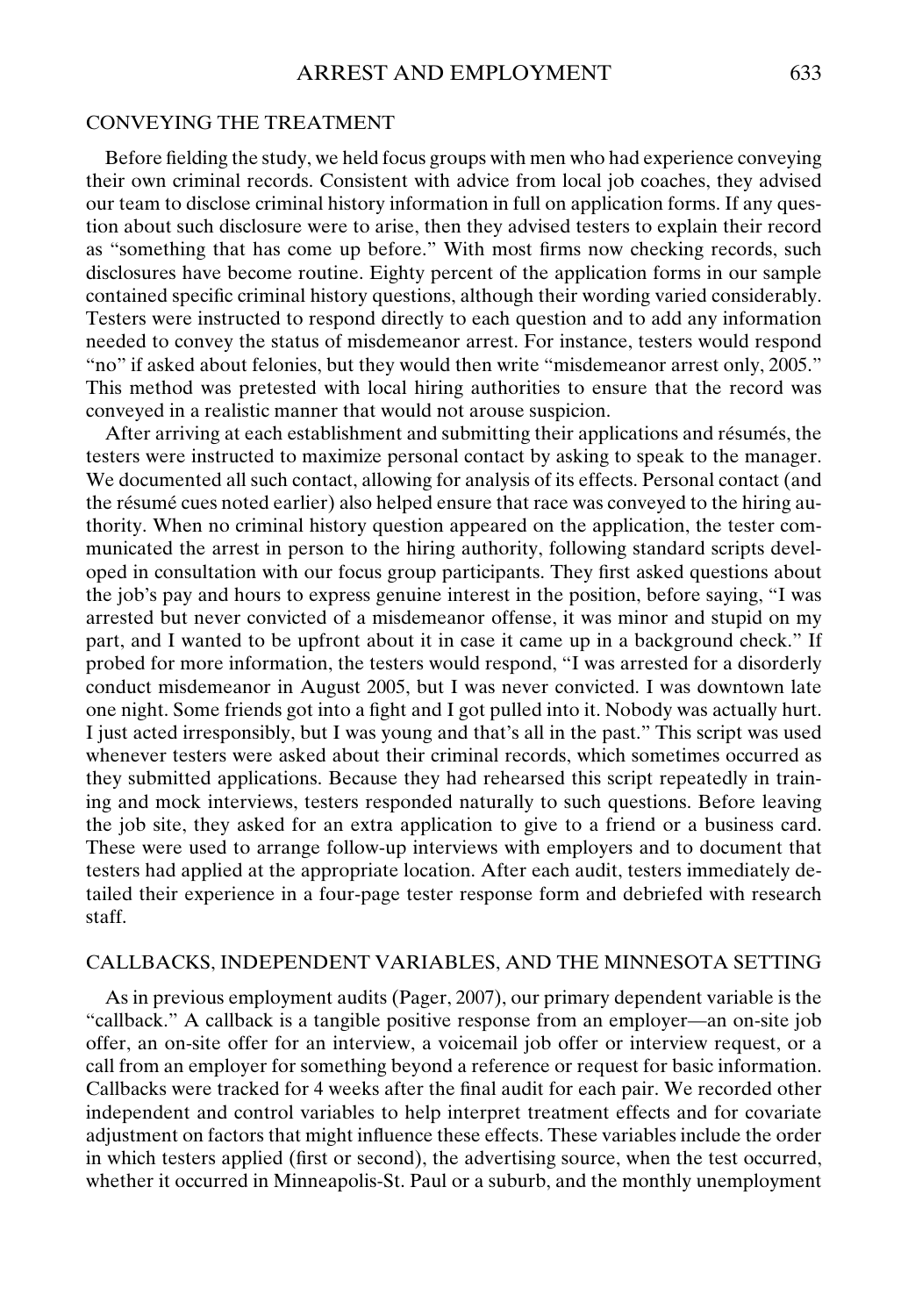



*Source*: Minnesota Department of Public Safety, 2008.

rate. The response form also gathered critical information on personal contact with the hiring authority and workplace diversity (whether either tester observed persons of color working in the establishment, coded dichotomously). Table A.2 in the online supporting information shows descriptive statistics for these covariates. Although characteristics of the job site (i.e., advertising source, location, industry, and diversity) are subject to the randomization process (attested to by their lack of covariation with the treatment effect noted below), other covariates are less amenable to randomization resulting from other factors, such as the timing of the ad (i.e., monthly unemployment and test order) or the time of day the tester applied (i.e., contact with the hiring authority). Even though it is typical to include such measures in an experimental context, we note that such covariates are observational rather than experimentally manipulated.

By national standards, the Minneapolis-St. Paul area is characterized by relatively low unemployment and low incarceration rates. Nevertheless, its racial disparities in both spheres are among the highest in the nation. Figure 2 shows Minnesota's annual arrest and incarceration rates by race. The disparities are great by each measure, but the rate of arrest is strikingly high for some groups. For African Americans, the annual arrest rate is a staggering 227 per thousand—seven times the White rate of 32 per thousand.<sup>4</sup> These disparities are driven in part by differences in neighborhood context (Kirk, 2008); in poor and working-class African American communities, social control on this scale profoundly

<sup>4.</sup> Note that the same individuals can be arrested multiple times in a given year.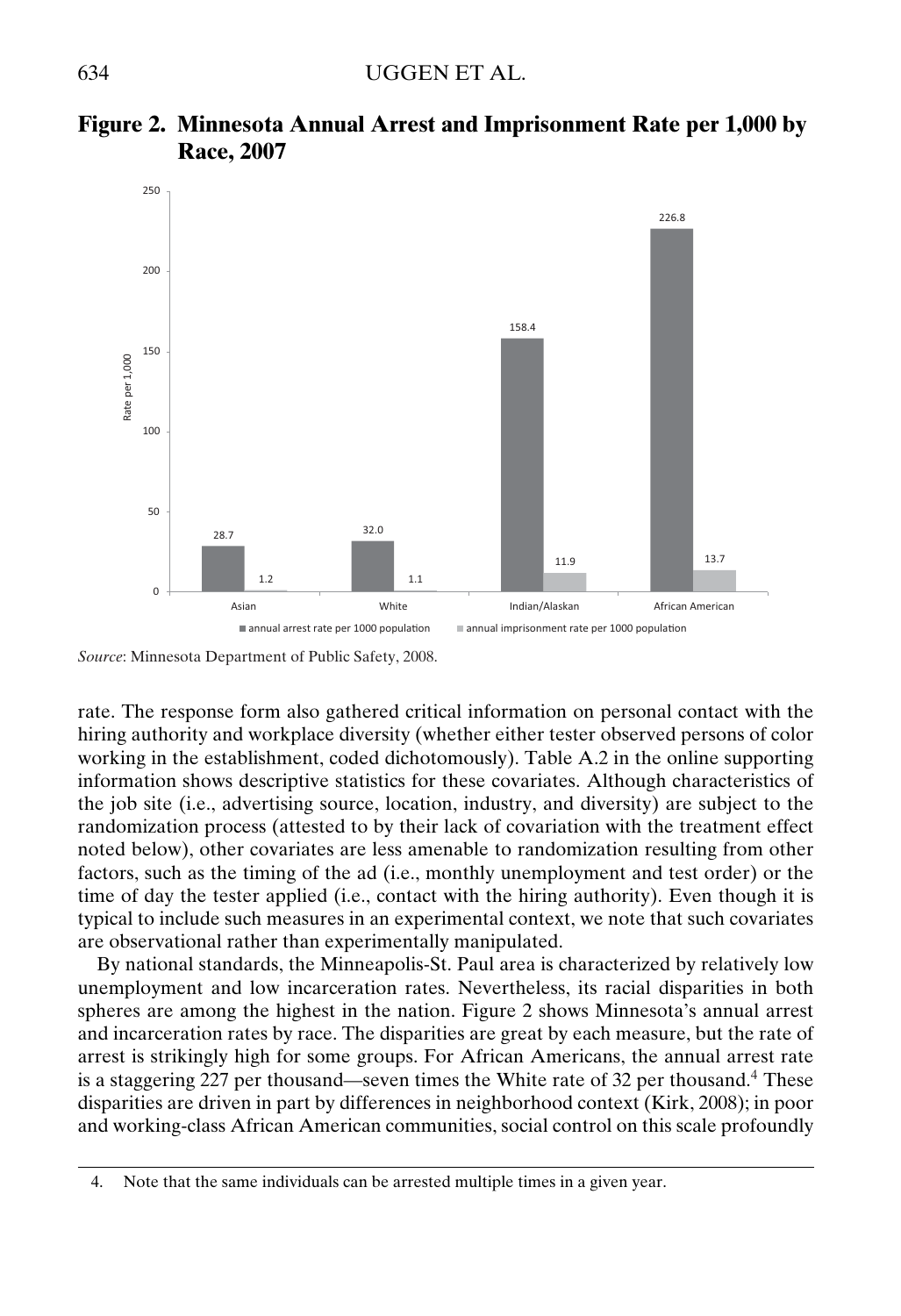affects daily life (Goffman, 2009). Without question, arrest records are commonly encountered by hiring authorities in Minnesota—particularly those whose applicant pool extends beyond Whites and Asian Americans.

#### EMPLOYER INTERVIEWS

After the audits, we conducted face-to-face interviews with a subset of the hiring authorities. We called 100 employers to request interviews, explaining our interest in understanding the hiring process and how employers respond to criminal records. At no point was the fact that they had been audited disclosed. We conducted 48 in-person interviews with hiring authorities, who broadly represented the range of audited establishments.<sup>5</sup> The 30- to 45-minute recorded interviews included open-ended questions about hiring procedures and culture, as well as fixed-choice questions regarding their level of concern with factors such as the time since offense, the type and level of offense, and case disposition. Interviewees were predominantly White (94 percent) and male (63 percent). Most had been in management for more than 3 years (83 percent) and had completed some college-level coursework (65 percent).

We began by asking employers to describe their organization and their role within it. We then discussed their hiring process and use of background checks, asking employers to consider various criminal records: low-level misdemeanors versus felonies, recent versus older offenses, convictions versus dismissals, and particular offense types. We asked them to share examples of when they confronted such records and how they reacted. Finally, they were asked about company policies and personal concerns regarding applicants with criminal records.

Interviews were recorded and transcribed, with identifying information removed before analysis. All qualitative analysis was conducted blindly, so coders were unaware of establishment names and covariates such as workplace diversity, callback outcomes, and tester race. We used a multistep procedure to ensure intercoder agreement. The third author and two research assistants independently coded every interview, using a grounded theory approach (Glaser and Strauss, 1967). Then, the team met to review each transcript, identifying common themes and coding like categories of data together. Each coder then placed conceptual labels on the events, experiences, and feelings reported in the interviews, resulting in a set of axial codes. The major (and axial) codes were as follows: reasons for checking (subthemes: information seeking, assessing trust, cost, and liability), reading records (understanding information, clarifying questions, and assessing severity), hiring (discretion, company policies, and hiring experience), mitigating factors (type of offense, time since offense, in-person contact, and giving second chances), and excluding factors (workplace harm and personal liability). The coder-specific axial codes were consistent, so they were grouped thematically into a master list of major codes and subthemes. The team then revisited each transcript, labeling passages to denote the themes. The third author then re-read all 48 transcripts to select excerpts, ensuring that they accurately represented each theme and reflected the sample as a whole (see Lageson, Vuolo, and Uggen, 2014, for further discussion of the interviews and their relation to callback rates).

<sup>5.</sup> The 48 percent response rate is comparable with other interview-based studies of organizations, including Pager and Quillian (2005), who reported 58 percent in a similarly designed study.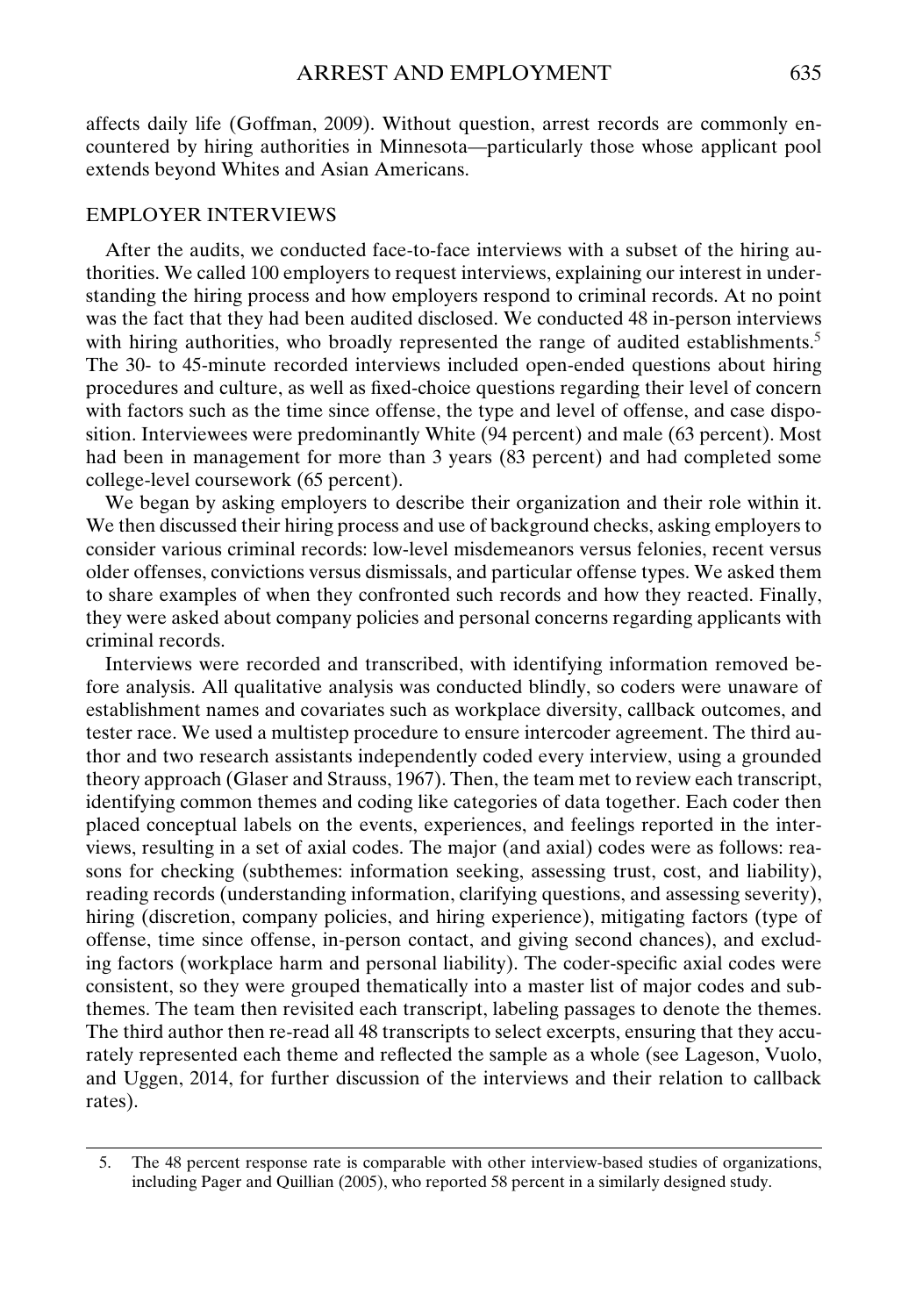## 636 UGGEN ET AL.

# STATISTICAL MODELS

The audit data structure is as follows: Two White testers were sent to 147 randomly assigned employers, and two African American testers were sent to 153 randomly assigned employers. Each racial group can therefore be thought of as a separate experiment, conforming to a completely randomized block design for each race, with employer as the block (Cox, 1958). Each employer thus represents a cluster with two repeated measures, varying only on whether the applicant reports a misdemeanor arrest. Because responses within clusters are correlated, methods that do not take this correlation into account are problematic (Agresti, 2002: 491).

For bivariate analysis of the dichotomous callback outcome, we use McNemar's (1947) test of difference for matched pairs. Following Agresti (2002: 410–11),  $\pi_{ab}$  denotes the population probability of outcome *a* (callback) for the first tester and outcome *b* (no callback) for the other tester at the same employer. *nab* represents the count of the number of pairs in each cell, and *pab* denotes the sample proportion. The test assesses the hypothesis of marginal homogeneity or equality between cells in which testers had different outcomes:  $H_0: \pi_{1+} = \pi_{+1}$ . McNemar's test depends only on cases classified in different categories (i.e., the discordant cells) for the two matched observations, but all cases contribute to inferences about how much  $\pi_{1+}$  and  $\pi_{+1}$  differ. It is thus equivalent to a fixed-effects logit model with only the treatment effect as a predictor. The test statistic simplifies to:

$$
\chi_1^2 = \frac{n_{21} - n_{12}}{\sqrt{n_{21} + n_{12}}}
$$

For the multivariate analysis, we use the random effects logit model, also known as generalized linear mixed models (GLMMs), because of our interest in effects that vary between employers (e.g., workplace diversity and race) and the heterogeneity between employers.<sup>6</sup> For a dichotomous outcome in a block design (Agresti, 2002: 493–5), this model is represented by the following equations:

$$
logit [P(Y_{i1} = 1 | u_i)] = \alpha + u_i \qquad logit [P(Y_{i2} = 1 | u_i)] = \alpha + \beta + u_i
$$

where  $u_i = \alpha_i - \alpha$  for some constant  $\alpha$ . Here,  $u_i$  is a random effect for employer cluster *i*, with  $\{u_i\}$  independent from a normal distribution with mean 0 and variance  $\sigma^2$  with  $\sigma$ unknown. Because the univariate random effect adjusts the intercept but does not modify the fixed effect, the model is often called a random intercept model. Instead of the usual fixed intercept  $\alpha$ , it has a random intercept  $\alpha + u_i$ . The fixed effects, or betas, are typically the main focus of a GLMM, with the random effects describing positive correlation between observations within a cluster. The random effects parameters also indicate the degree of heterogeneity of a population.

Note that the fixed effects represent cluster-specific rather than population-average effects. That is,  $\beta$  is the effect of an arrest record on the probability that a given employer

<sup>6.</sup> The Hausman test confirms the equivalency of the random-effects and fixed-effects approaches. The online supporting information discusses the modeling choice of both fixed effects and random effects in greater detail, as well as the choice of GLMM over the alternative generalized estimating equation models.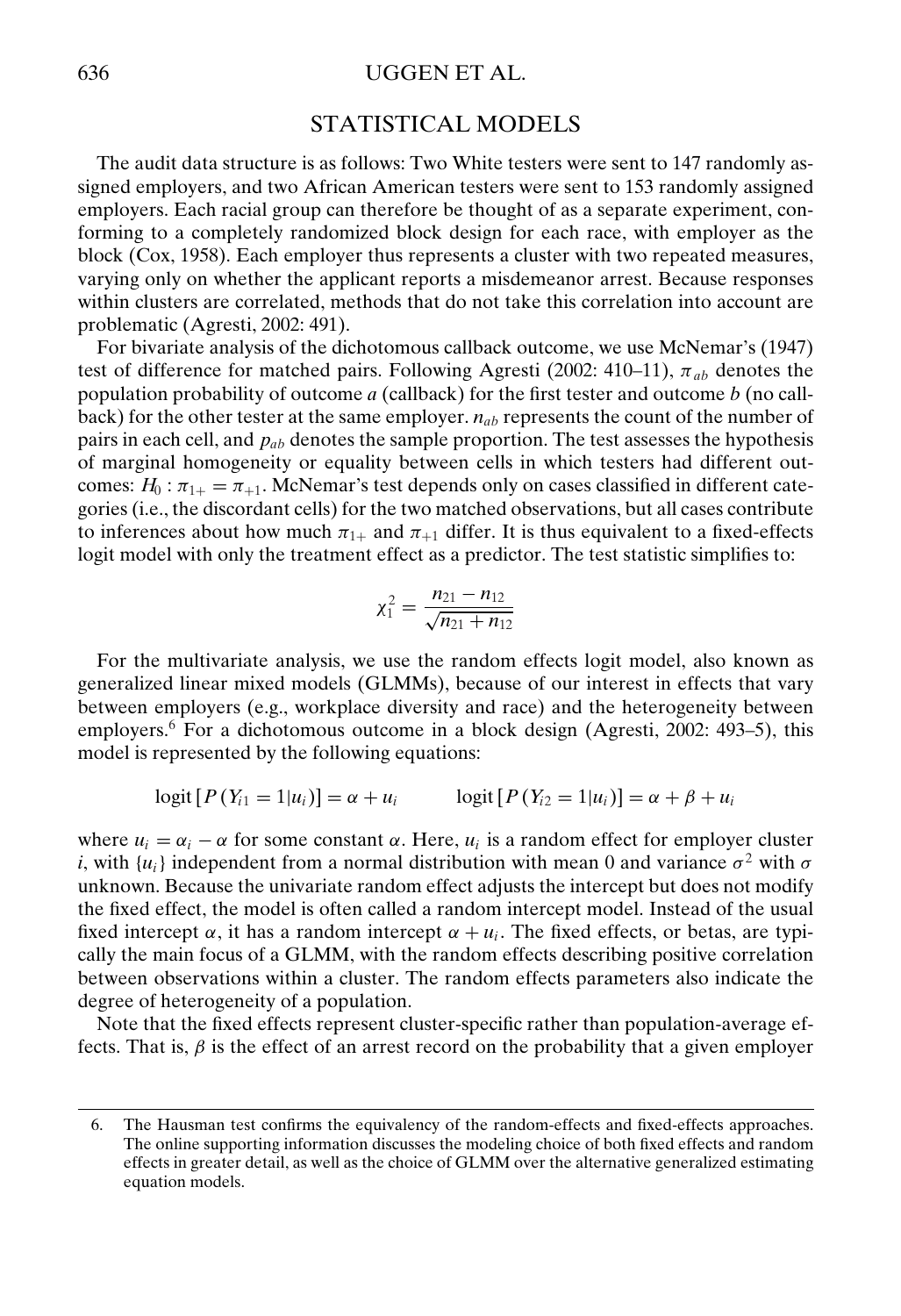will call one applicant relative to the other applicant. The first equation is thus the probability that a particular employer will call the tester with no record; the second is the probability the same employer will call the tester reporting an arrest. A predictor that does not vary within an employer, such as the race of the two testers submitting applications, can be interpreted as the effect for those with a similar random effect for the different groups (e.g., racial categories) (Agresti, 2002: 498). GLMM models were estimated with the xtmelogit procedure in Stata 12.0 (StataCorp, College Station, TX).

These significance tests prompt a discussion of statistical power. Although several values determine power, an intuitive way to pose the question is in terms of the magnitude difference: At what magnitude difference in the population does a particular sample size provide a reasonable chance (typically 80 percent) that a statistically significant effect  $(p < .05)$  will emerge in a given sample? For paired designs with dichotomous outcomes, however, power depends on more than this magnitude difference. First, the proportion of pairs in the concordant cells (i.e., neither or both testers received callbacks) compared with the discordant cells (i.e., the testers received different outcomes) contributes to the power. Second, the power is lower as the discordant proportions simultaneously approach .5. Because these quantities are difficult to determine a priori, power calculations are challenging in the design phase of such experiments. Nevertheless, our design provides power to detect a 5 to 10 percentage point difference between treatment and control groups based on the one-tailed test appropriate to our directional hypothesis, with the exact amount depending on the two conditions described (see Vuolo, Uggen, and Lageson, 2013, for examples and *R* functions to compute power and sample size). Because we designed our experiment with the directional hypothesis that employers will more often call back only the tester with the clean record, we report one-tailed tests for the main effect of our treatment (a misdemeanor arrest) within the text.

## RESULTS

#### BIVARIATE AUDIT RESULTS

Figure 3 shows that Whites reporting no arrest received the most employer callbacks at 38.8 percent. For Whites in the arrest treatment condition, the callback rate was 34.7 percent. African Americans reporting no arrest had a 27.5 percent callback rate, relative to 23.5 percent for African Americans reporting an arrest. For both racial groups, there was thus a 4 percentage point difference between those reporting no record and those reporting a misdemeanor arrest. African Americans, however, received significantly fewer callbacks than Whites.

McNemar's test assesses whether the 4 percentage point difference for each race is statistically significant. Table 1 shows the distribution of callbacks by race and for the pooled sample as a whole. The table treats each *employer* as a case, distributed by whether they called back both, neither, or only one tester. Beginning with the table for Whites, both testers received a callback from 24.5 percent of employers and neither received a callback from 51.0 percent of employers. Referring to the off-diagonal, the control tester received a callback 14.3 percent of the time when the tester reporting an arrest did not. In 10.2 percent of cases, however, the treatment tester received a callback when the control did not. According to a one-tailed test following our design, McNemar's test is thus not statistically significant for Whites ( $p = 0.20$ , one-tailed, 95 percent confidence interval [CI] for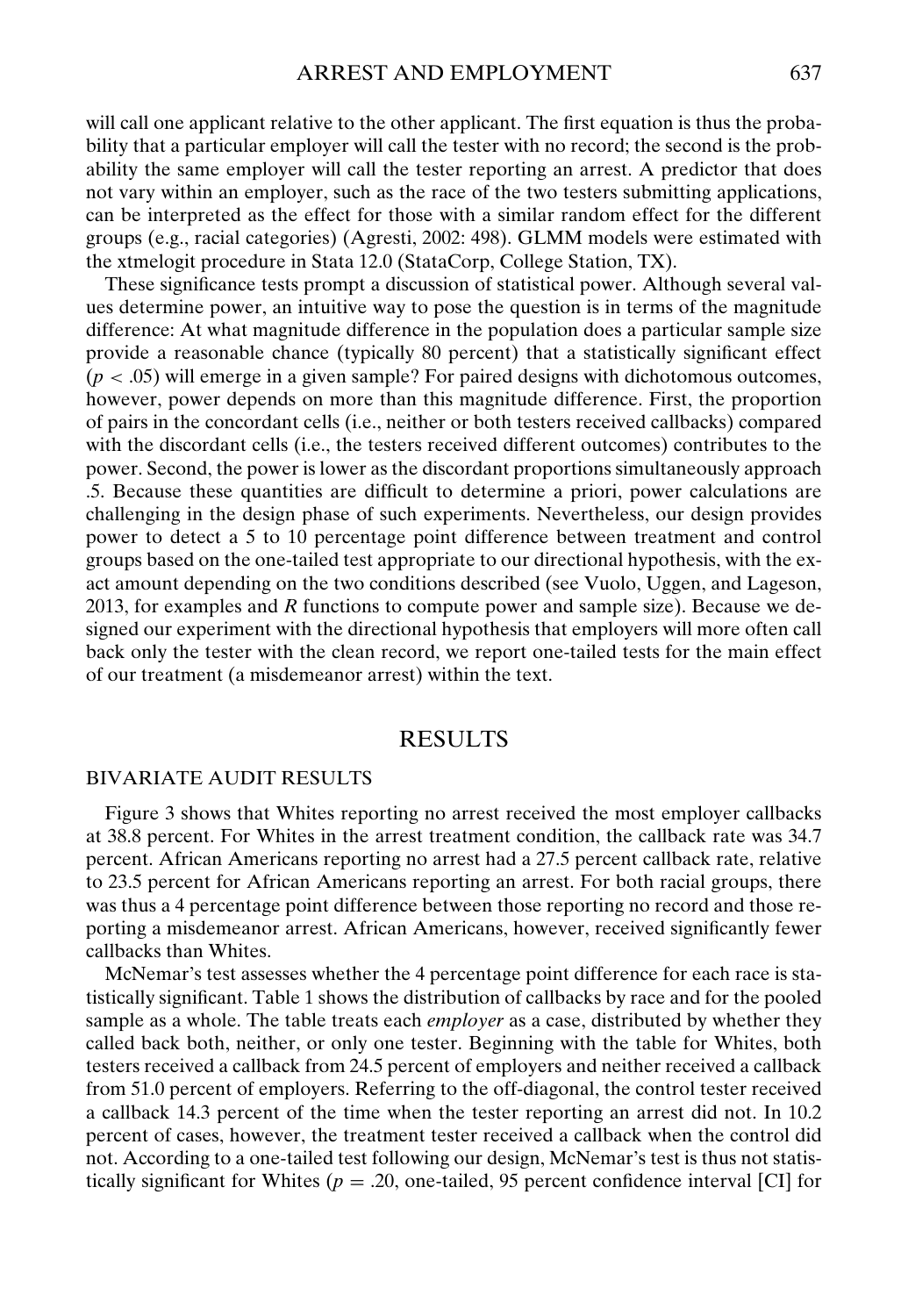



the .04 difference: [–.026, .108]), although the odds ratio of "only control called back" to "only arrestee called back" is 1.4. For African Americans, neither tester received a callback from 64.7 percent of employers, whereas both received a callback from 15.7 percent of employers. In 11.8 percent of cases, the control was called back and the arrest tester was not, relative to 7.8 percent in which the treatment tester was called back when the control was not. Again, McNemar's test is not significant ( $p = .18$ , one-tailed, 95 percent CI [–.019, .099]), with an odds ratio for the discordant cells of 1.5.

Although our design prioritizes between-record comparisons rather than between-race comparisons, the magnitude of the race difference is noteworthy. African Americans were called back almost one third less often than Whites, an 11 percentage point difference in both treatment and control groups. A comparison of the race differentials in the control (no-record) conditions of other audits is instructive. The Minnesota differential is significantly smaller than that reported in Pager's similarly designed Milwaukee audit (2003), and the more definitive New York City audit that sent testers of different races to the same employer (Pager, Western, and Bonikowski, 2009). In the latter study, the no-record callback rate was 31 percent for Whites, 25 percent for Latinos, and 15 percent for African Americans. We elaborate on these differences in our employer interviews.

Pooling the African American and White cross-classifications in the bottom panel of table 1, 13 percent of employers called the control tester but not the arrest tester. Conversely, the treatment tester received a callback from 9 percent of jobs in which the control did not. Here, McNemar's test is marginally significant according to a one-tailed test (*p* < .10, one-tailed, 90 percent CI [.005, .075], 95 percent CI [–.004, .084]), with an odds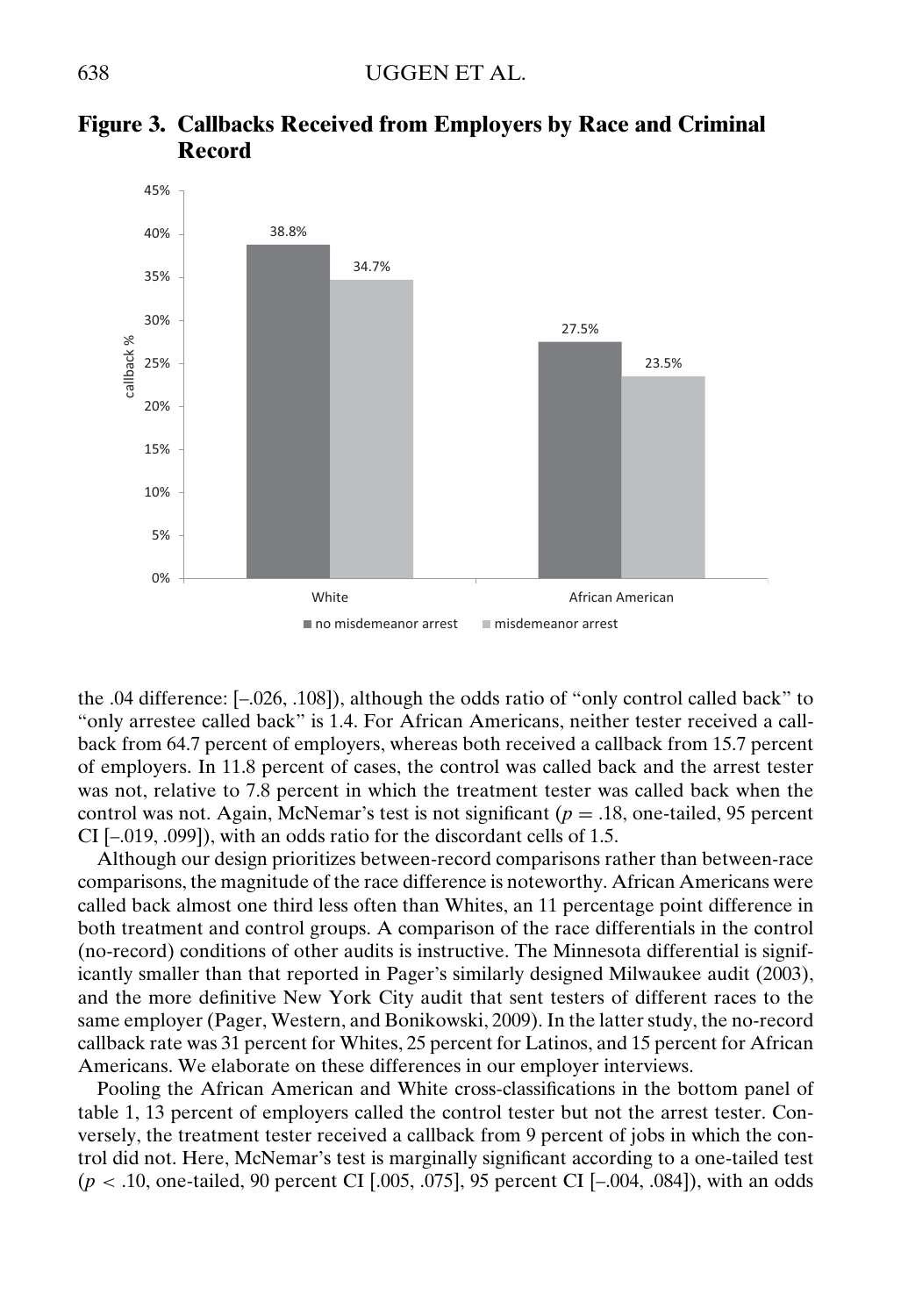|                                                                                                                        |             |                 | <b>Misdemeanor Arrest</b> |              |
|------------------------------------------------------------------------------------------------------------------------|-------------|-----------------|---------------------------|--------------|
| White $(n = 147)$                                                                                                      |             | <b>Callback</b> | <b>No Callback</b>        | <b>Total</b> |
| No Misdemeanor Arrest                                                                                                  | Callback    | .245            | .143                      | .388         |
|                                                                                                                        | No Callback | .102            | .510                      | .612         |
|                                                                                                                        | Total       | .347            | .653                      | 1.000        |
| McNemar's Test: $p_{1+} - p_{+1} = .041$ ; SE = .041; OR = 1.400<br>$\chi^2$ = .694, d.f. = 1, p = .405 (two-tailed)   |             |                 |                           |              |
|                                                                                                                        |             |                 | <b>Misdemeanor Arrest</b> |              |
| African American ( $n = 153$ )                                                                                         |             | <b>Callback</b> | <b>No Callback</b>        | <b>Total</b> |
| No Misdemeanor Arrest                                                                                                  | Callback    | .157            | .118                      | .275         |
|                                                                                                                        | No Callback | .078            | .647                      | .725         |
|                                                                                                                        | Total       | .235            | .765                      | 1.000        |
| McNemar's Test: $p_{1+} - p_{+1} = .036$ ; SE = .040; OR = 1.500<br>$\chi^2 = .833$ , d.f. = 1, p = .362 (two-tailed)  |             |                 |                           |              |
|                                                                                                                        |             |                 | <b>Misdemeanor Arrest</b> |              |
| Total $(n = 300)$                                                                                                      |             | <b>Callback</b> | <b>No Callback</b>        | <b>Total</b> |
| No Misdemeanor Arrest                                                                                                  | Callback    | .200            | .130                      | .330         |
|                                                                                                                        | No Callback | .090            | .580                      | .670         |
|                                                                                                                        | Total       | .290            | .710                      | 1.000        |
| McNemar's Test: $p_{1+} - p_{+1} = .040$ ; SE = .027; OR = 1.444<br>$\chi^2 = 1.833$ , d.f. = 1, p = .176 (two-tailed) |             |                 |                           |              |

# **Table 1. Proportion of Callbacks by Criminal Record for Each Paired Audit and McNemar's Test**

*ABBREVIATIONS:* d.f. = degrees of freedom; OR = odds ratio; SE = standard error;  $p_{1+}$  = proportion in row 1;  $p_{+1}$  = proportion in column 1.

ratio of 1.44. The test thus provides some grounds for rejecting the null hypothesis of marginal homogeneity. Nevertheless, we observe markedly smaller differences than audit studies testing the effect of prison records. Although a minor arrest record is certainly no help to job applicants, it rarely disqualifies them from consideration.

## LOGIT GLMM FOR MATCHED PAIRS

Table 2 shows estimates from logistic mixed-effects models, again presenting racespecific and pooled results. For each, models are shown with and without covariates. Although the bivariate models parallel the tests in table 1, those in table 2 also provide estimates for the treatment effect and the variability attributed to employers. The covariates additionally adjust for possible imperfect randomization on confounding factors that might mediate or moderate the treatment effect. One employer for each pair was dropped because of missing data on a covariate.

Models 1 through 6 again treat the results for the two race groups as separate randomized block design experiments. Models 1 and 4 only include a fixed effect for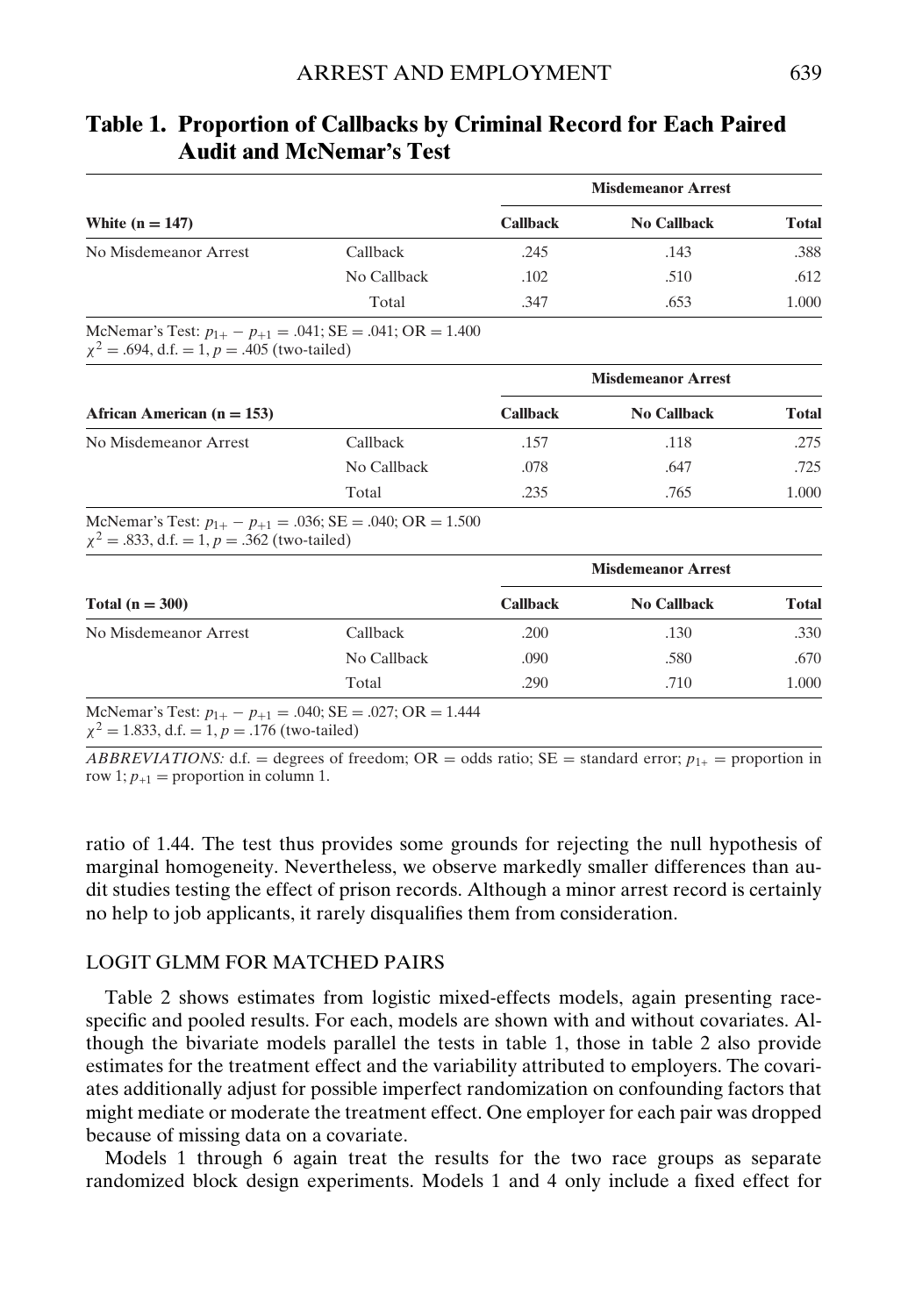| Table 2. Logistic Mixe                                |               |                                                                                                                                                                                                                                                                                                                                                                                                                                                       | d-Effects Regression for Receiving a Callback from an Employer                                                                                                                                                                                                                                                                                                                                                                                              |                |                                                                                                                                                                                                                                                                                                               |                                                                                                                                                                                                                                                                                                                                                                                                                                                                                                                    |               |                         |                                                                                                                                                                                                                  |                                                                                                                                                                                                                                                                                                                                                                                                                                     |
|-------------------------------------------------------|---------------|-------------------------------------------------------------------------------------------------------------------------------------------------------------------------------------------------------------------------------------------------------------------------------------------------------------------------------------------------------------------------------------------------------------------------------------------------------|-------------------------------------------------------------------------------------------------------------------------------------------------------------------------------------------------------------------------------------------------------------------------------------------------------------------------------------------------------------------------------------------------------------------------------------------------------------|----------------|---------------------------------------------------------------------------------------------------------------------------------------------------------------------------------------------------------------------------------------------------------------------------------------------------------------|--------------------------------------------------------------------------------------------------------------------------------------------------------------------------------------------------------------------------------------------------------------------------------------------------------------------------------------------------------------------------------------------------------------------------------------------------------------------------------------------------------------------|---------------|-------------------------|------------------------------------------------------------------------------------------------------------------------------------------------------------------------------------------------------------------|-------------------------------------------------------------------------------------------------------------------------------------------------------------------------------------------------------------------------------------------------------------------------------------------------------------------------------------------------------------------------------------------------------------------------------------|
|                                                       |               | White                                                                                                                                                                                                                                                                                                                                                                                                                                                 |                                                                                                                                                                                                                                                                                                                                                                                                                                                             |                | African American                                                                                                                                                                                                                                                                                              |                                                                                                                                                                                                                                                                                                                                                                                                                                                                                                                    |               | Pooled                  |                                                                                                                                                                                                                  |                                                                                                                                                                                                                                                                                                                                                                                                                                     |
| N (employers/observations)                            |               | (146/292)                                                                                                                                                                                                                                                                                                                                                                                                                                             |                                                                                                                                                                                                                                                                                                                                                                                                                                                             |                | (153/306)                                                                                                                                                                                                                                                                                                     |                                                                                                                                                                                                                                                                                                                                                                                                                                                                                                                    |               | (299/598)               |                                                                                                                                                                                                                  |                                                                                                                                                                                                                                                                                                                                                                                                                                     |
| <b>Effects</b>                                        | Model 1       | Model 2                                                                                                                                                                                                                                                                                                                                                                                                                                               | Model 3                                                                                                                                                                                                                                                                                                                                                                                                                                                     | Model 4        | Model 5                                                                                                                                                                                                                                                                                                       | Model 6                                                                                                                                                                                                                                                                                                                                                                                                                                                                                                            | Model 7       | Model 8                 | Model 9                                                                                                                                                                                                          | Model 10                                                                                                                                                                                                                                                                                                                                                                                                                            |
| Fixed Effects                                         |               |                                                                                                                                                                                                                                                                                                                                                                                                                                                       |                                                                                                                                                                                                                                                                                                                                                                                                                                                             |                |                                                                                                                                                                                                                                                                                                               |                                                                                                                                                                                                                                                                                                                                                                                                                                                                                                                    |               |                         |                                                                                                                                                                                                                  |                                                                                                                                                                                                                                                                                                                                                                                                                                     |
| Misdemeanor arrest only                               | $-34$<br>(34) | $-53$<br>(.36)                                                                                                                                                                                                                                                                                                                                                                                                                                        | $-57$<br>(.50)                                                                                                                                                                                                                                                                                                                                                                                                                                              | $-40$<br>(.37) | $-50$<br>(.39)                                                                                                                                                                                                                                                                                                | $-1.43*$<br>(.58)                                                                                                                                                                                                                                                                                                                                                                                                                                                                                                  | $-36$<br>(35) |                         |                                                                                                                                                                                                                  |                                                                                                                                                                                                                                                                                                                                                                                                                                     |
| White                                                 |               |                                                                                                                                                                                                                                                                                                                                                                                                                                                       |                                                                                                                                                                                                                                                                                                                                                                                                                                                             |                |                                                                                                                                                                                                                                                                                                               |                                                                                                                                                                                                                                                                                                                                                                                                                                                                                                                    |               | <u>နှင့် ပွဲခွဲ မ</u> ိ |                                                                                                                                                                                                                  | $\begin{array}{l} \ddot{\tilde{r}}_1 \oplus \tilde{r}_2 \oplus \tilde{r}_3 \oplus \tilde{r}_4 \oplus \tilde{r}_5 \oplus \tilde{r}_5 \oplus \tilde{r}_5 \oplus \tilde{r}_6 \oplus \tilde{r}_7 \oplus \tilde{r}_7 \oplus \tilde{r}_8 \oplus \tilde{r}_9 \oplus \tilde{r}_9 \oplus \tilde{r}_8 \oplus \tilde{r}_9 \oplus \tilde{r}_9 \oplus \tilde{r}_9 \oplus \tilde{r}_9 \oplus \tilde{r}_9 \oplus \tilde{r}_9 \oplus \tilde{r}_9 \$ |
| Contact with hiring                                   |               |                                                                                                                                                                                                                                                                                                                                                                                                                                                       |                                                                                                                                                                                                                                                                                                                                                                                                                                                             |                |                                                                                                                                                                                                                                                                                                               |                                                                                                                                                                                                                                                                                                                                                                                                                                                                                                                    |               |                         |                                                                                                                                                                                                                  |                                                                                                                                                                                                                                                                                                                                                                                                                                     |
| authority                                             |               |                                                                                                                                                                                                                                                                                                                                                                                                                                                       |                                                                                                                                                                                                                                                                                                                                                                                                                                                             |                |                                                                                                                                                                                                                                                                                                               |                                                                                                                                                                                                                                                                                                                                                                                                                                                                                                                    |               |                         |                                                                                                                                                                                                                  |                                                                                                                                                                                                                                                                                                                                                                                                                                     |
| Monthly unemployment                                  |               | $1.76***$<br>$(.50)$<br>$(.50)$<br>$(.50)$<br>$(.50)$<br>$(.50)$                                                                                                                                                                                                                                                                                                                                                                                      |                                                                                                                                                                                                                                                                                                                                                                                                                                                             |                | $2.26***$<br>$(.57)$<br>$(.44)$<br>$(.99)$<br>$(.60)$                                                                                                                                                                                                                                                         |                                                                                                                                                                                                                                                                                                                                                                                                                                                                                                                    |               |                         |                                                                                                                                                                                                                  |                                                                                                                                                                                                                                                                                                                                                                                                                                     |
| Workplace diversity (presence                         |               |                                                                                                                                                                                                                                                                                                                                                                                                                                                       |                                                                                                                                                                                                                                                                                                                                                                                                                                                             |                |                                                                                                                                                                                                                                                                                                               |                                                                                                                                                                                                                                                                                                                                                                                                                                                                                                                    |               |                         |                                                                                                                                                                                                                  |                                                                                                                                                                                                                                                                                                                                                                                                                                     |
| of minority employees)                                |               |                                                                                                                                                                                                                                                                                                                                                                                                                                                       |                                                                                                                                                                                                                                                                                                                                                                                                                                                             |                |                                                                                                                                                                                                                                                                                                               |                                                                                                                                                                                                                                                                                                                                                                                                                                                                                                                    |               |                         |                                                                                                                                                                                                                  |                                                                                                                                                                                                                                                                                                                                                                                                                                     |
| Misdemeanor arrest only                               |               |                                                                                                                                                                                                                                                                                                                                                                                                                                                       |                                                                                                                                                                                                                                                                                                                                                                                                                                                             |                |                                                                                                                                                                                                                                                                                                               |                                                                                                                                                                                                                                                                                                                                                                                                                                                                                                                    |               |                         |                                                                                                                                                                                                                  |                                                                                                                                                                                                                                                                                                                                                                                                                                     |
| Second tester at employer<br>*workplace diversity     |               |                                                                                                                                                                                                                                                                                                                                                                                                                                                       |                                                                                                                                                                                                                                                                                                                                                                                                                                                             |                |                                                                                                                                                                                                                                                                                                               |                                                                                                                                                                                                                                                                                                                                                                                                                                                                                                                    |               |                         |                                                                                                                                                                                                                  |                                                                                                                                                                                                                                                                                                                                                                                                                                     |
|                                                       |               |                                                                                                                                                                                                                                                                                                                                                                                                                                                       |                                                                                                                                                                                                                                                                                                                                                                                                                                                             |                |                                                                                                                                                                                                                                                                                                               |                                                                                                                                                                                                                                                                                                                                                                                                                                                                                                                    |               |                         |                                                                                                                                                                                                                  |                                                                                                                                                                                                                                                                                                                                                                                                                                     |
| $(xs. first)$<br>Online ad $(xs. paper)$              |               |                                                                                                                                                                                                                                                                                                                                                                                                                                                       |                                                                                                                                                                                                                                                                                                                                                                                                                                                             |                |                                                                                                                                                                                                                                                                                                               |                                                                                                                                                                                                                                                                                                                                                                                                                                                                                                                    |               |                         |                                                                                                                                                                                                                  |                                                                                                                                                                                                                                                                                                                                                                                                                                     |
| Audit number                                          |               |                                                                                                                                                                                                                                                                                                                                                                                                                                                       |                                                                                                                                                                                                                                                                                                                                                                                                                                                             |                |                                                                                                                                                                                                                                                                                                               |                                                                                                                                                                                                                                                                                                                                                                                                                                                                                                                    |               |                         |                                                                                                                                                                                                                  |                                                                                                                                                                                                                                                                                                                                                                                                                                     |
| In Twin Cities (vs. suburbs)                          |               | $\overset{\alpha}{\mathfrak{a}}, \overset{\alpha}{\mathfrak{b}}, \overset{\alpha}{\mathfrak{c}}, \overset{\beta}{\mathfrak{c}}, \overset{\beta}{\mathfrak{c}} \overset{\beta}{\mathfrak{c}}, \overset{\beta}{\mathfrak{c}}, \overset{\beta}{\mathfrak{c}}, \overset{\beta}{\mathfrak{c}}, \overset{\beta}{\mathfrak{c}}, \overset{\beta}{\mathfrak{c}}, \overset{\beta}{\mathfrak{c}}, \overset{\beta}{\mathfrak{c}}, \overset{\beta}{\mathfrak{c}})$ | $\begin{array}{l} \stackrel{4}{\cancel{136}}\\[-10pt] \stackrel{10}{\cancel{136}} \stackrel{10}{\cancel{136}} \stackrel{10}{\cancel{136}} \stackrel{10}{\cancel{136}} \stackrel{10}{\cancel{136}} \stackrel{10}{\cancel{136}} \stackrel{10}{\cancel{136}} \stackrel{10}{\cancel{136}} \stackrel{10}{\cancel{136}} \stackrel{10}{\cancel{136}} \stackrel{10}{\cancel{136}} \stackrel{10}{\cancel{136}} \stackrel{10}{\cancel{136}} \stackrel{10}{\cancel{13$ |                | $\begin{array}{l} 3.88 \\ 1.69 \\ 1.69 \\ 1.69 \\ 1.69 \\ 1.60 \\ 1.60 \\ 1.60 \\ 1.60 \\ 1.60 \\ 1.60 \\ 1.60 \\ 1.60 \\ 1.60 \\ 1.60 \\ 1.60 \\ 1.60 \\ 1.60 \\ 1.60 \\ 1.60 \\ 1.60 \\ 1.60 \\ 1.60 \\ 1.60 \\ 1.60 \\ 1.60 \\ 1.60 \\ 1.60 \\ 1.60 \\ 1.60 \\ 1.60 \\ 1.60 \\ 1.60 \\ 1.60 \\ 1.60 \\ 1.$ | $\begin{array}{l} \stackrel{*}{\ast} \stackrel{*}{\ast} \stackrel{4}{\phantom{}_{1}} \stackrel{4}{\phantom{}_{1}} \stackrel{5}{\phantom{}_{1}} \stackrel{6}{\phantom{}_{1}} \stackrel{7}{\phantom{}_{1}} \stackrel{8}{\phantom{}_{1}} \stackrel{8}{\phantom{}_{1}} \stackrel{9}{\phantom{}_{1}} \stackrel{1}{\phantom{}_{1}} \stackrel{1}{\phantom{}_{1}} \stackrel{1}{\phantom{}_{1}} \stackrel{1}{\phantom{}_{1}} \stackrel{1}{\phantom{}_{1}} \stackrel{1}{\phantom{}_{1}} \stackrel{1}{\phantom{}_{1}} \stack$ |               |                         | $\ddot{u}$ $\ddot{g}$ $\ddot{a}$ $\ddot{g}$ $\ddot{c}$ $\ddot{c}$ $\ddot{c}$ $\ddot{c}$ $\ddot{c}$ $\ddot{c}$ $\ddot{c}$ $\ddot{c}$ $\ddot{c}$ $\ddot{c}$ $\ddot{c}$ $\ddot{c}$ $\ddot{c}$ $\ddot{c}$ $\ddot{c}$ |                                                                                                                                                                                                                                                                                                                                                                                                                                     |
|                                                       |               |                                                                                                                                                                                                                                                                                                                                                                                                                                                       |                                                                                                                                                                                                                                                                                                                                                                                                                                                             |                |                                                                                                                                                                                                                                                                                                               |                                                                                                                                                                                                                                                                                                                                                                                                                                                                                                                    |               |                         |                                                                                                                                                                                                                  |                                                                                                                                                                                                                                                                                                                                                                                                                                     |
| Industry: office work                                 |               |                                                                                                                                                                                                                                                                                                                                                                                                                                                       |                                                                                                                                                                                                                                                                                                                                                                                                                                                             |                |                                                                                                                                                                                                                                                                                                               |                                                                                                                                                                                                                                                                                                                                                                                                                                                                                                                    |               |                         |                                                                                                                                                                                                                  |                                                                                                                                                                                                                                                                                                                                                                                                                                     |
| (vs. restaurant)<br>Industry: retail (vs. restaurant) |               |                                                                                                                                                                                                                                                                                                                                                                                                                                                       |                                                                                                                                                                                                                                                                                                                                                                                                                                                             |                |                                                                                                                                                                                                                                                                                                               |                                                                                                                                                                                                                                                                                                                                                                                                                                                                                                                    |               |                         |                                                                                                                                                                                                                  |                                                                                                                                                                                                                                                                                                                                                                                                                                     |
|                                                       |               |                                                                                                                                                                                                                                                                                                                                                                                                                                                       |                                                                                                                                                                                                                                                                                                                                                                                                                                                             |                |                                                                                                                                                                                                                                                                                                               |                                                                                                                                                                                                                                                                                                                                                                                                                                                                                                                    |               |                         |                                                                                                                                                                                                                  |                                                                                                                                                                                                                                                                                                                                                                                                                                     |
| Industry: warehouse/labor                             |               |                                                                                                                                                                                                                                                                                                                                                                                                                                                       |                                                                                                                                                                                                                                                                                                                                                                                                                                                             |                |                                                                                                                                                                                                                                                                                                               |                                                                                                                                                                                                                                                                                                                                                                                                                                                                                                                    |               |                         |                                                                                                                                                                                                                  |                                                                                                                                                                                                                                                                                                                                                                                                                                     |
| (vs. restaurant)                                      |               |                                                                                                                                                                                                                                                                                                                                                                                                                                                       |                                                                                                                                                                                                                                                                                                                                                                                                                                                             |                |                                                                                                                                                                                                                                                                                                               |                                                                                                                                                                                                                                                                                                                                                                                                                                                                                                                    |               |                         |                                                                                                                                                                                                                  |                                                                                                                                                                                                                                                                                                                                                                                                                                     |
| Industry: hotel (vs. restaurant)                      |               |                                                                                                                                                                                                                                                                                                                                                                                                                                                       |                                                                                                                                                                                                                                                                                                                                                                                                                                                             |                |                                                                                                                                                                                                                                                                                                               |                                                                                                                                                                                                                                                                                                                                                                                                                                                                                                                    |               |                         |                                                                                                                                                                                                                  |                                                                                                                                                                                                                                                                                                                                                                                                                                     |
|                                                       |               |                                                                                                                                                                                                                                                                                                                                                                                                                                                       |                                                                                                                                                                                                                                                                                                                                                                                                                                                             |                |                                                                                                                                                                                                                                                                                                               |                                                                                                                                                                                                                                                                                                                                                                                                                                                                                                                    |               |                         |                                                                                                                                                                                                                  |                                                                                                                                                                                                                                                                                                                                                                                                                                     |

# 640 UGGEN ET AL.

 $(Continued)$ (*Continued*)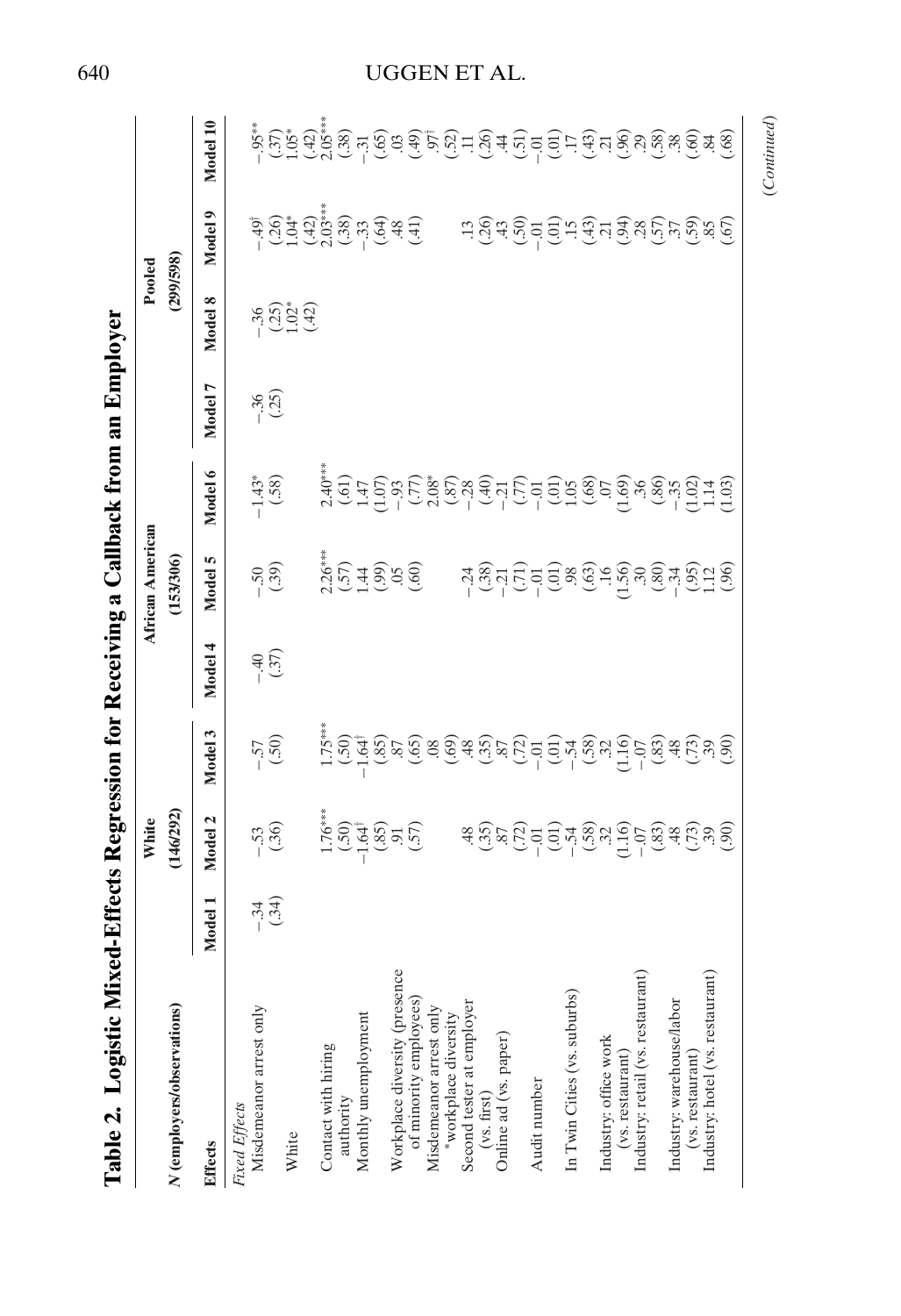|        | White           |         | <b>American</b>         |         | Pooled          |          |          |
|--------|-----------------|---------|-------------------------|---------|-----------------|----------|----------|
|        | 146/292)        |         | (153/306)               |         |                 | 299/598) |          |
| ⊡ffect | Model 1 Model 2 | Model 3 | Model 4 Model 5 Model 6 | Model 7 | Model 8 Model 9 |          | Model 10 |

| э         |
|-----------|
| È         |
| ،<br>آ    |
| í<br>٢    |
| ⋍<br>Tabl |
|           |

| <b>Effects</b>                     | Model 1                                                | Model 2                                                         | Model 3                                                                                                                        | Model 4                                                    | Model 5                                                                     | Model 6                                                                       | Model 7                                                   | Model 8                                                | Model 9                                                           | Model                      |
|------------------------------------|--------------------------------------------------------|-----------------------------------------------------------------|--------------------------------------------------------------------------------------------------------------------------------|------------------------------------------------------------|-----------------------------------------------------------------------------|-------------------------------------------------------------------------------|-----------------------------------------------------------|--------------------------------------------------------|-------------------------------------------------------------------|----------------------------|
| (vs. restaurant)<br>ndustry: other |                                                        | $\begin{array}{c} 1.57 \\ (1.19) \\ 4.80 \\ (3.58) \end{array}$ |                                                                                                                                |                                                            |                                                                             |                                                                               |                                                           |                                                        |                                                                   |                            |
| (Intercept)                        | $-85^{\circ}$<br>(.34)                                 |                                                                 |                                                                                                                                |                                                            |                                                                             |                                                                               |                                                           | $-1.88***$<br>(.36)                                    |                                                                   |                            |
| Random Effects                     |                                                        |                                                                 | $1.57$<br>$(1.19)$<br>$(1.19)$<br>$(1.19)$<br>$(1.19)$<br>$(1.19)$<br>$(1.19)$<br>$(1.19)$<br>$(1.19)$<br>$(1.19)$<br>$(1.19)$ | $-1.91***$<br>(.43)<br>(.43)<br>2.68<br>(.52)<br>$-156.32$ | $-1.02$<br>$(1.27)$<br>$(1.27)$<br>$(4.19)$<br>$(4.19)$<br>$2.36$<br>$(54)$ | $-1.07$<br>$(1.37)$<br>$-7.78$<br>$(4.50)$<br>$2.60$<br>$(59)$<br>$(1.38.51)$ | $-1.37***$<br>$(1.37)$<br>$2.63$<br>$(0.37)$<br>$-335.07$ |                                                        | 50<br>$(34)$<br>$(171)$<br>$(2.71)$<br>$2.37$<br>$(36)$<br>$(36)$ |                            |
| Employer                           | $\begin{array}{c} 2.50 \\ (48) \\ -175.63 \end{array}$ | $2.20$<br>(.49)<br>(.49)<br>-160.68                             |                                                                                                                                |                                                            |                                                                             |                                                                               |                                                           | $\begin{array}{c} 2.59 \\ (36) \\ -331.98 \end{array}$ |                                                                   | $2.42$<br>$(37)$<br>308.51 |
| Log-Likelihood                     |                                                        |                                                                 |                                                                                                                                |                                                            |                                                                             |                                                                               |                                                           |                                                        |                                                                   |                            |
| ì<br>そうしゃ うくり                      | $\frac{1}{2}$                                          |                                                                 |                                                                                                                                |                                                            |                                                                             |                                                                               |                                                           |                                                        |                                                                   |                            |

 $<sup>i</sup>p$ < .10; \* $p$ < .05; \*\*  $p$ < .01; \*\*  $p$  <</sup>  $< .001.$  (two-tailed).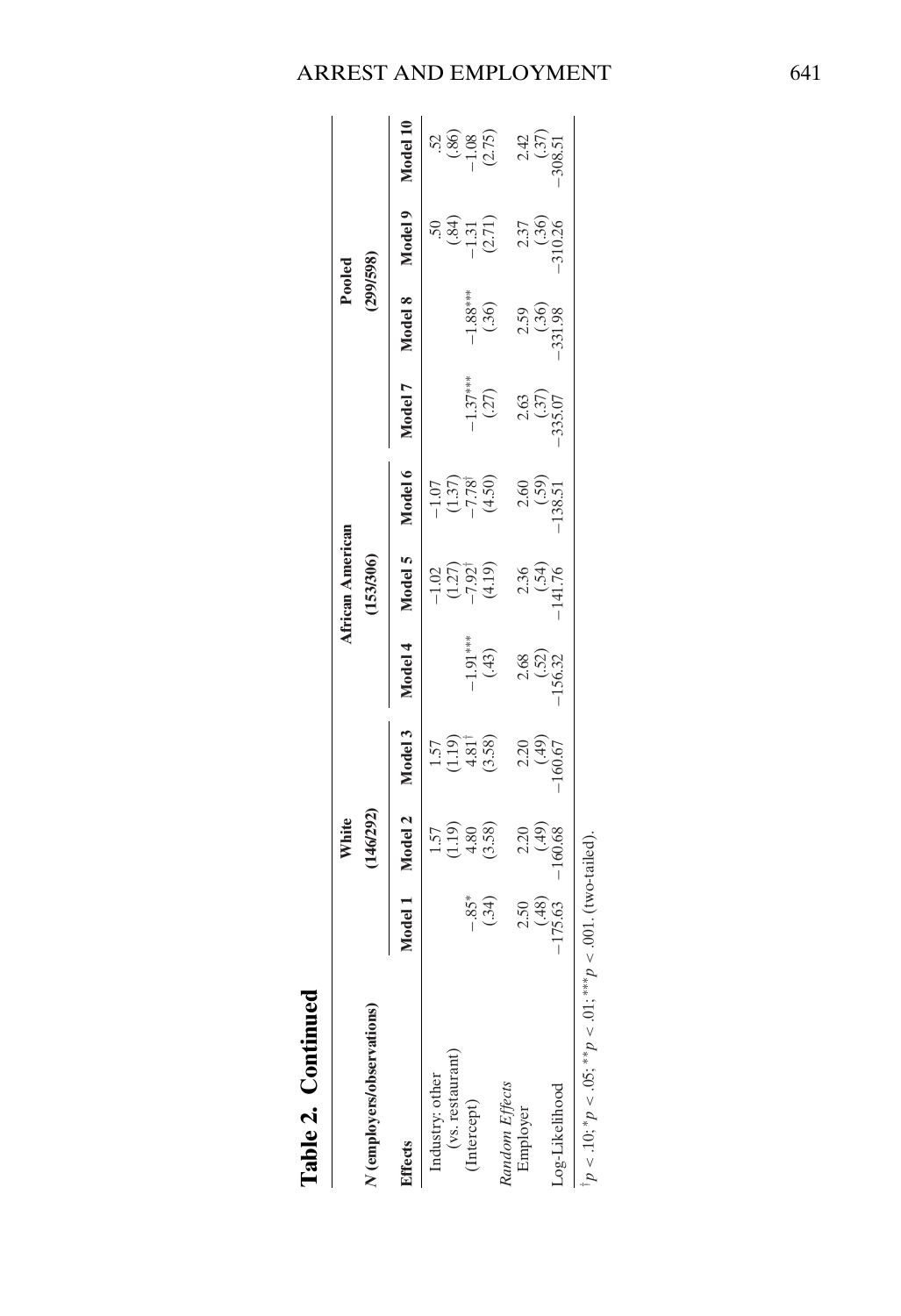the misdemeanor arrest treatment and a random effect for employer, which provides analogous results to McNemar's test. Arrest is not statistically significant in either case, although it is negative in direction as expected. The random effect significantly improves the fit of the models, as indicated by likelihood ratio tests against a standard logistic regression model. The intercepts show a greater probability of callback for Whites than for African Americans. For a White tester without a criminal record, the probability of a callback is approximately .30  $(e^{-.848}/(1 + e^{-.848})$ , 95 percent CI [.16, .44]). For an African American tester in the control state, the probability of a callback is .13 (95 percent CI [.03, .22]). The significant intercept in both models implies that this probability is significantly different from zero. Although nonsignificant, the misdemeanor arrest is estimated to reduce the probability of a callback for Whites to .23 (95 percent CI [.11, .36]) and for African Americans to .09 (95 percent CI [.11, .36]).

As expected, the random effects indicate that the population of employers is heterogeneous in the probability of calling back any applicant. In keeping with the crossclassifications in table 1, there is a strong employer-specific response pattern, such that either both or neither testers are likely to get callbacks (patterns [0,0] and [1,1]). For Whites, 111 of 147 employers, or approximately 76 percent, make the same (concordant) callback response. For African Americans, 123 of 153 employers, or approximately 80 percent, make the same response. Although this reveals a high within-employer association, it also implies variability in between-employer odds ratios. The impact of the level of heterogeneity is demonstrated in figure 4, which shows the probability of callback for employers up to 2 standard deviations from the mean random effect by race and arrest (from models 1 and 4). The figure plots the gap in the models among an employer with mean random effect (the zero line), as well as an increasing gap in the probability of callback for both race and the arrest treatment among employers with larger intercepts. The growth across the entire distribution demonstrates that all applicants benefit from employers who are more likely to hire, but this growth is more pronounced for Whites and those without an arrest record.

Models 2 and 5 add covariates to the race-specific models, which significantly improves model fit. The reduction in the random effects from models 1 and 4 implies that the covariates help explain some of the heterogeneity in the population. According to a onetailed test following our experimental design and hypothesis, the arrest effect becomes marginally significant, decreasing the odds of callback by approximately 41.4 percent for Whites and 36.9 percent for African Americans (*p* < .10, one-tailed). An examination of models with only a single covariate (available upon request) reveals that this change is almost entirely a result of contact with the hiring authority. That is, the coefficient for arrest remains virtually unchanged when each covariate is tested singly, except for employer contact. Thus, the other measures' lack of covariation with the arrest effect attests to successful randomization. Contact with the hiring authority, which unlike the other covariates could not be randomly assigned, does covary with the arrest effect and results in a suppression effect. Contact dramatically increases the odds of a callback by approximately 5.8 times for Whites and 9.6 times for African Americans ( $p < .001$ ). From models 1, 2, 4, and 5, we conclude that there is a marginally significant, modest effect of a misdemeanor arrest for both races but only net of the effect of making contact with a hiring authority. We explore this suppression mechanism in more detail in our interview data.

In addition to the main effects of the covariates, we considered interactions with the experimental arrest condition. Unemployment increased over the course of the study, for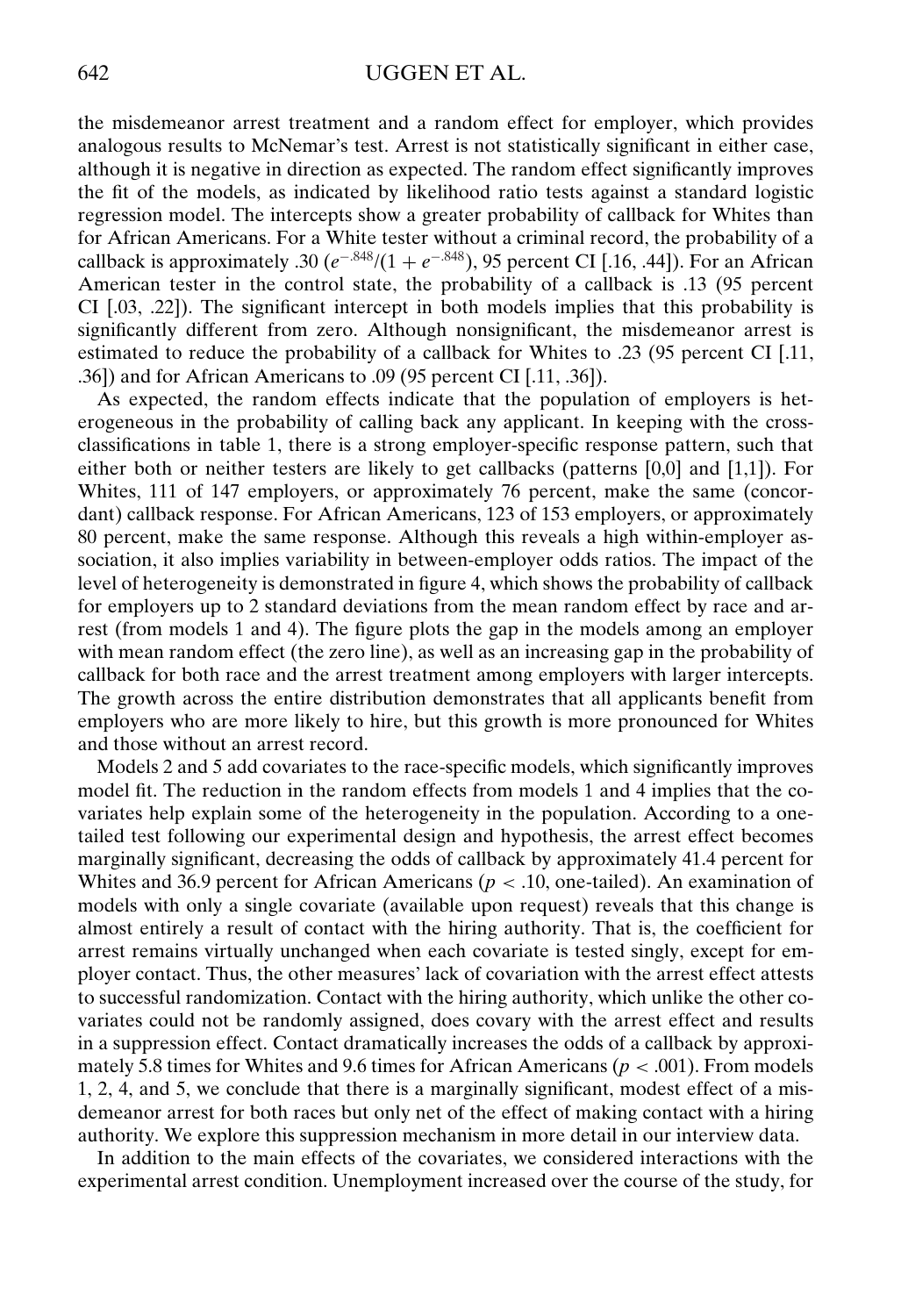



example, and we tested whether the unemployment rate interacted with the arrest treatment effect (it did not). After testing all such interactions singly, only one emerges as significant—the callback differential for African Americans in the arrest and control conditions is significantly different in diverse workplaces. This effect is added to model 6 and depicted in figure 5 (although nonsignificant, we also show the effect for Whites in model 3 and the pooled model 10 for symmetry). Where non-White workers were observed, African American testers in the arrest group actually received more callbacks (33.3 percent) than did control testers (27.0 percent). The *lowest* callback rate (16.9 percent) involved African American testers with arrest records applying at all-White establishments. Given the dramatic racial disparities in arrest, employers who hire only Whites are likely less experienced in distinguishing, and discounting, the minor criminal records presented by our testers. In contrast, those employing persons of color may have learned through experience that a low-level record has little bearing on worker productivity.

As noted, personal contact is an especially powerful predictor for African American applicants. With other covariates held constant at their respective means and considering employers with similar random effects, table 3 shows consistently strong contact effects. The highest callback probability is for the no-arrest condition in all-White workplaces (.50 with contact and .08 without), followed closely by the arrest condition in more diverse workplaces (.43 with contact and .06 without). When employees of color are present, the nonrecord condition has a .28 callback probability with contact and .03 without contact. Again, those faring the worst are African American applicants with arrests applying to all-White establishments. When such applicants make contact with hiring authorities, they have a .19 probability of callback, relative to a .02 probability without contact. Thus, contact has a powerful and robust effect across all combinations of the interaction.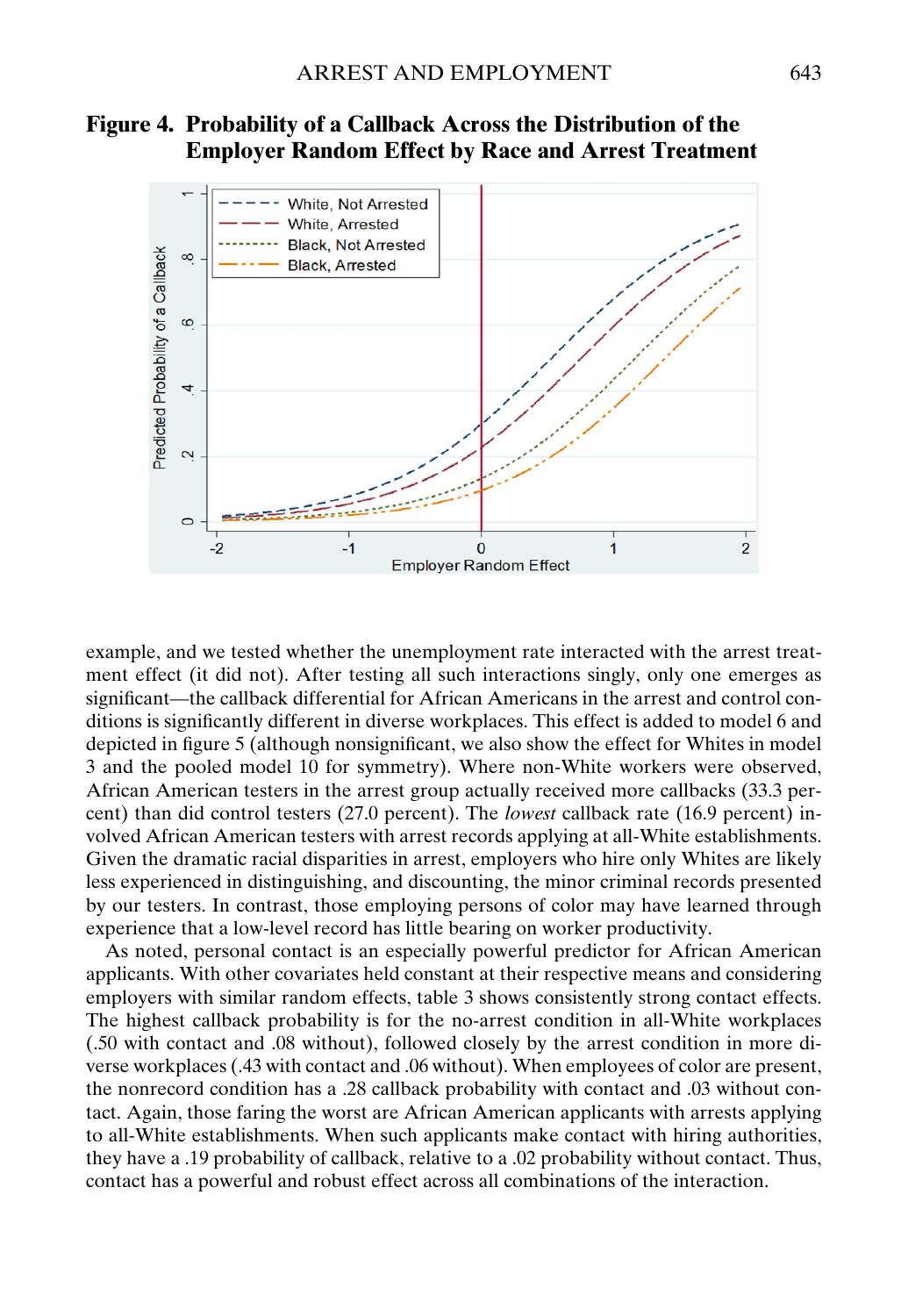



# **Table 3. Predicted Marginal Probability of Callback for African American Applicants for Employers of Similar Random Effects** and with Covariates Constant at the Mean  $(N = 146$  Employers, **292 Observations)**

| <b>Variable</b>                            | <b>Contact with</b><br><b>Hiring Authority</b> | <b>No Contact with</b><br><b>Hiring Authority</b> |
|--------------------------------------------|------------------------------------------------|---------------------------------------------------|
| No misdemeanor arrest, all-White workplace | .497                                           | .082                                              |
| Misdemeanor arrest, minority employees     | (.158)<br>.427                                 | (.044)<br>.063                                    |
|                                            | (.152)                                         | (.043)                                            |
| No misdemeanor arrest, minority employees  | .281                                           | .034                                              |
|                                            | (.132)                                         | (.026)                                            |
| Misdemeanor arrest, all-White workplace    | .191<br>(.108)                                 | .021<br>(.016)                                    |

*NOTE:* Numbers in parentheses are prediction standard errors.

Models 7 through 10 of table 2 show results when the data are pooled. Although White and African American tester pairs were not sent to the same employers, these results help calibrate the observed race differences in callbacks. As with McNemar's test, the arrest treatment is marginally significant ( $p < .10$ , one-tailed). The odds a given employer will call the applicant with the misdemeanor arrest are 30.5 percent lower than for the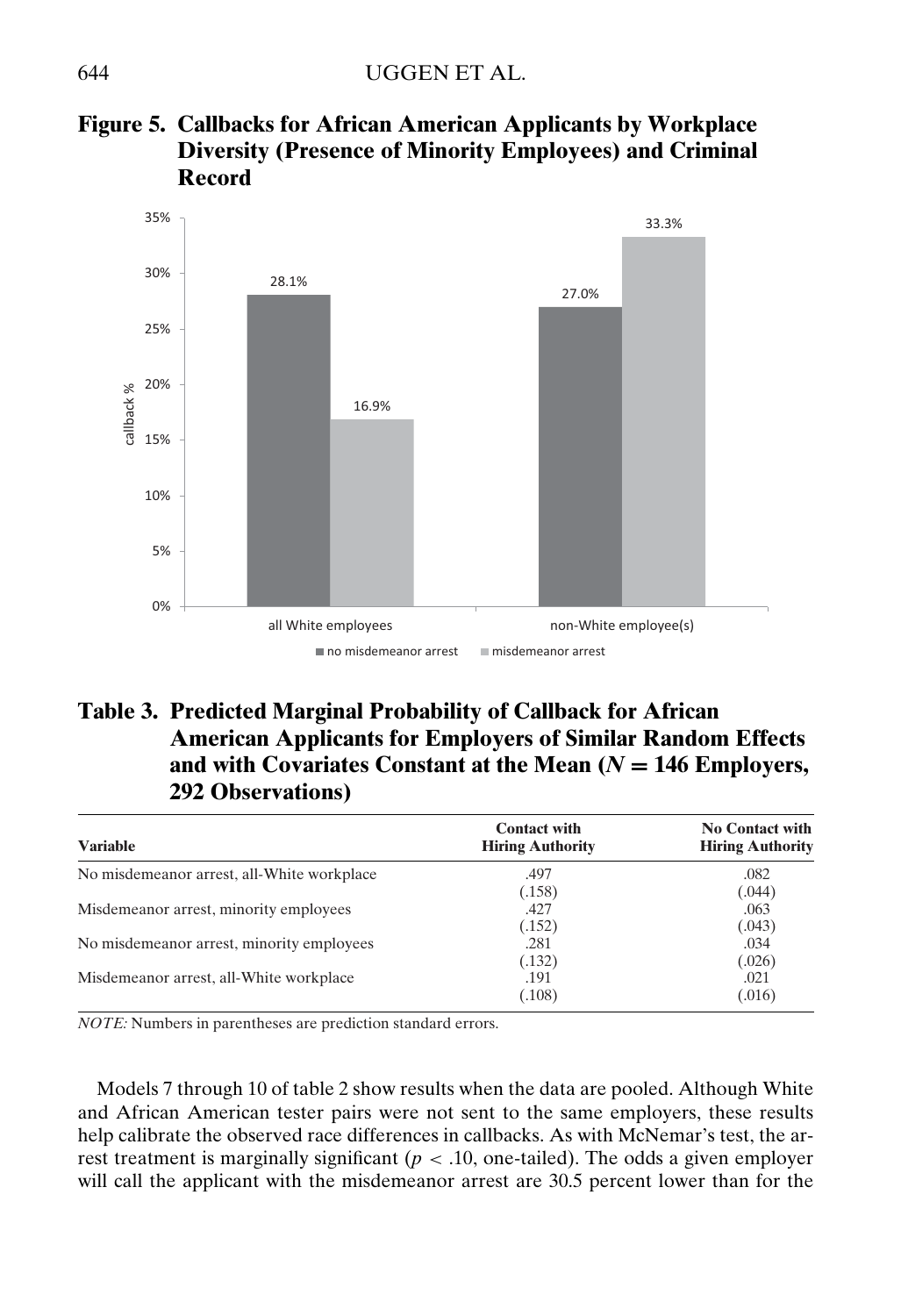applicant with no record. The race effect in model 8 indicates differences in the estimated probability of callback for employers with similar random effects, with Whites about 2.8 times more likely to receive callbacks ( $p < .05$ ). From this model, the probabilities of the arrest and nonarrest conditions can be computed, producing results paralleling the race-specific models.7 Model 9, which adds covariates, shows results analogous to the race-specific models: Because of the effect of contact with the hiring authority, the arrest treatment magnitude increases. Here, however, the effect is significant according to a one-tailed test ( $p < .05$ , one-tailed), with an arrest decreasing the odds of a callback by approximately 38.8 percent.

We specified several additional models to confirm the robustness of the findings, each described in the online supporting information. First, when there was no criminal record question on the application, testers were instructed to convey the record verbally to a hiring authority but were occasionally forced to tell another employee. Both situations could alter the callback probability. In the latter case, we cannot be certain the arrest record was actually conveyed to a hiring authority. In the former, verbal communication to a hiring authority may increase callbacks, either by displaying honesty or by altering previously held conceptions about testers' criminal backgrounds. We therefore estimated models that *omitted* all such tests. Second, given the centrality of the interaction of workplace diversity and the arrest condition to our findings, we examined several alternative codings of diversity. $8$  Finally, we conducted an in-depth analysis of geographic context, collecting data on the 84 neighborhoods within which the audited jobsites were located. We found little evidence that applicants with records fared better (or worse) in more diverse, advantaged, or politically liberal areas. Although the estimates change slightly as cases are dropped, none of the specifications alters the substantive findings presented.

#### EMPLOYER INTERVIEWS

To help identify and elaborate the mechanisms behind the audit results, we interviewed a subset of the audited employers. The interviews contextualize the key audit findings a reduction of approximately 4 percentage points in callback rates, reflective of the low level of the misdemeanor arrest, and a strong effect of employer contact. Although hiring authorities described a range of processes, three mechanisms for discounting low-level records emerged consistently in our interviews. First, many had the authority and discretion to make personal evaluations rather than judging candidates solely "on paper." Second, hiring authorities attended to offense severity and discounted nonfelony records, particularly when they risked losing a "good person." Finally, many held fast to the presumption of innocence, drawing clear distinctions between arrests and the greater degree of certainty represented by convictions.

<sup>7.</sup> A difference-in-difference test, based on the interaction between race and arrest, is close to zero and nonsignificant ( $b = .05$ ,  $p = .93$ ). In block designs where those of different races are not sent to the same employer, there is no covariance between the arrest treatment and race; thus, this result is not surprising (note that the arrest estimate and its standard error remain unchanged when race is added in model 8 because of the absence of covariation).

<sup>8.</sup> The online supporting information describes the consistency of testers' counts of non-White employees, as well as the distribution of contact with hiring authorities by tester.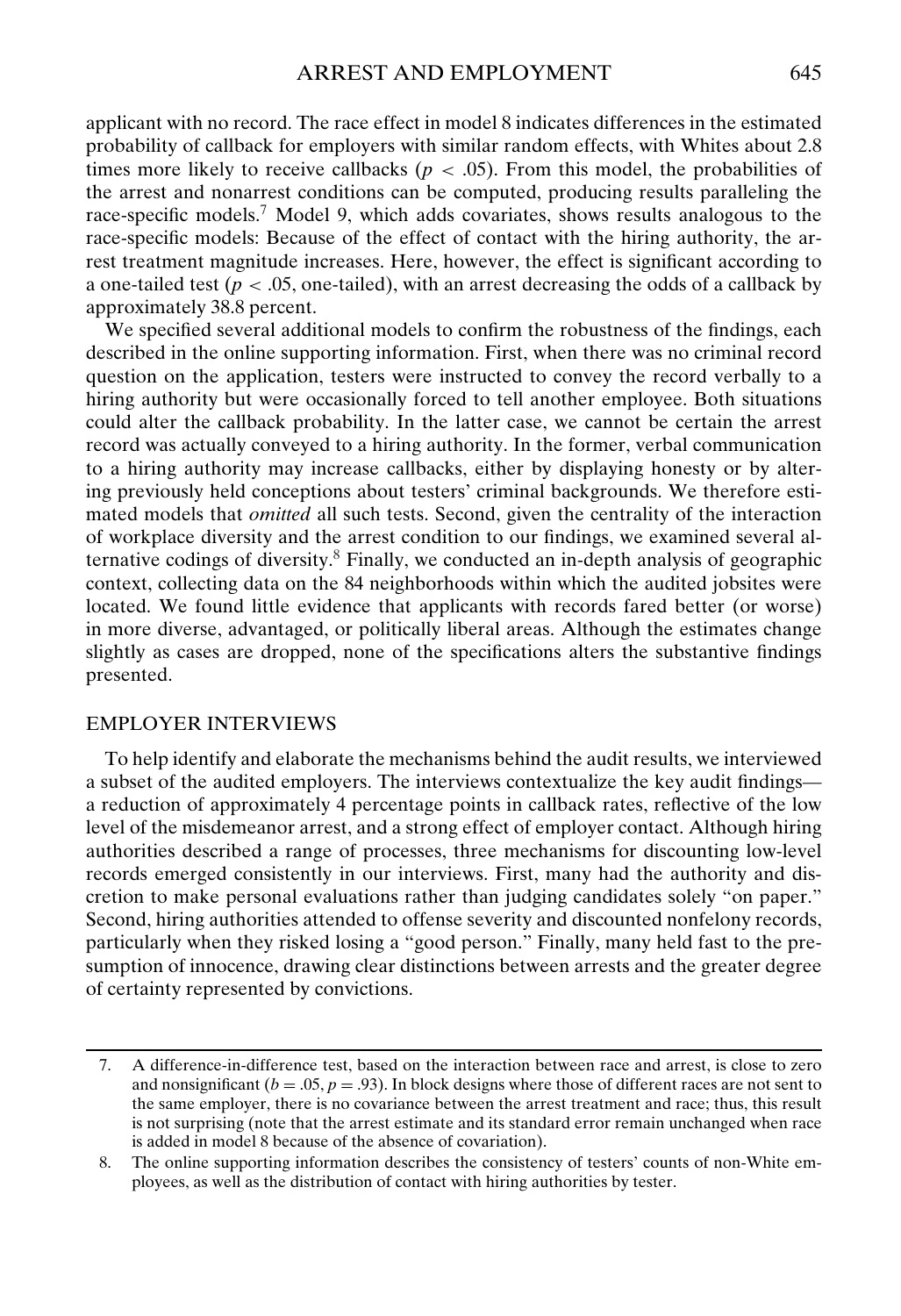## Discretion and Experience

Consistent with theories of statistical discrimination, hiring authorities often relied on stereotypes about applicants with criminal histories when they lacked other information. Consistent with the sizeable effect of personal contact, however, our interviews affirm that these stereotypes can be overcome when authorities have the discretion to consider applicants as individuals and the experience to make informed judgments. Discretion and experience allow employers to look beyond low-level offenses, especially when applicants have compensating advantages. As Janet, a warehouse hiring manager in a diverse workplace, explained, "There is a lot of other factors that you look at as far as their experience, what is your pool of other candidates . . . so many other things you factor into  $\bar{t}$ hat."<sup>9</sup>

When they encountered an offense on an application, some employers said they looked for positive traits to balance it against or used it to gauge the candidate's honesty and humility in confessing a past mistake. Justin, a sous chef and kitchen manager, was impressed by such candor: "If anything, people writing it down and telling me what they—admitting it to me before being questioned. A little more on the honest side almost helps them out a little." Zachary, a manager at another restaurant said (underlining indicates authors' emphasis):

It's on a case-by-case basis. If the person has a good personality and I can read the person well and I feel that they are an honest person and they had an honest mistake in their past, it's a mistake that they had in their past and I'm willing to move on from that. That doesn't affect my decision making process.

For Zachary, how the candidate *relayed* the record was a more telling indicator of character and honesty than the simple fact of the record itself. Most such managers would learn of the record one way or another: *two thirds* of the 48 hiring authorities told us they conducted formal background checks for entry-level positions.

Discretion and experience also help explain the outsized effect of personal contact in our statistical models. Mark, a manager at a distribution center who called back both our (White) testers, personally evaluated applicants rather than relying on background checks:

The thing about filling out an application and doing background checks is it's all paper. I actually talk to the person. If they get to the point in our company where we're doing a background check, I've talked to them. So I at least, I've looked them in the eye, he's answered some questions, I watch the way he reacts, I watch his mannerisms. Do I understand people totally? No. But at least I've seen this individual once. All they've seen is a piece of paper.

Similarly, Julie, who runs a dry cleaning chain, told us, "I can't say that there is a magical formula. I think that you get a sense for somebody when you sit down and talk." As these quotes suggest, managers draw on their experience and judgment in evaluating candidates

<sup>9.</sup> Table A.1 in the online supporting information provides an alphabetized list of interview respondents by firm type, title, education, race, and experience.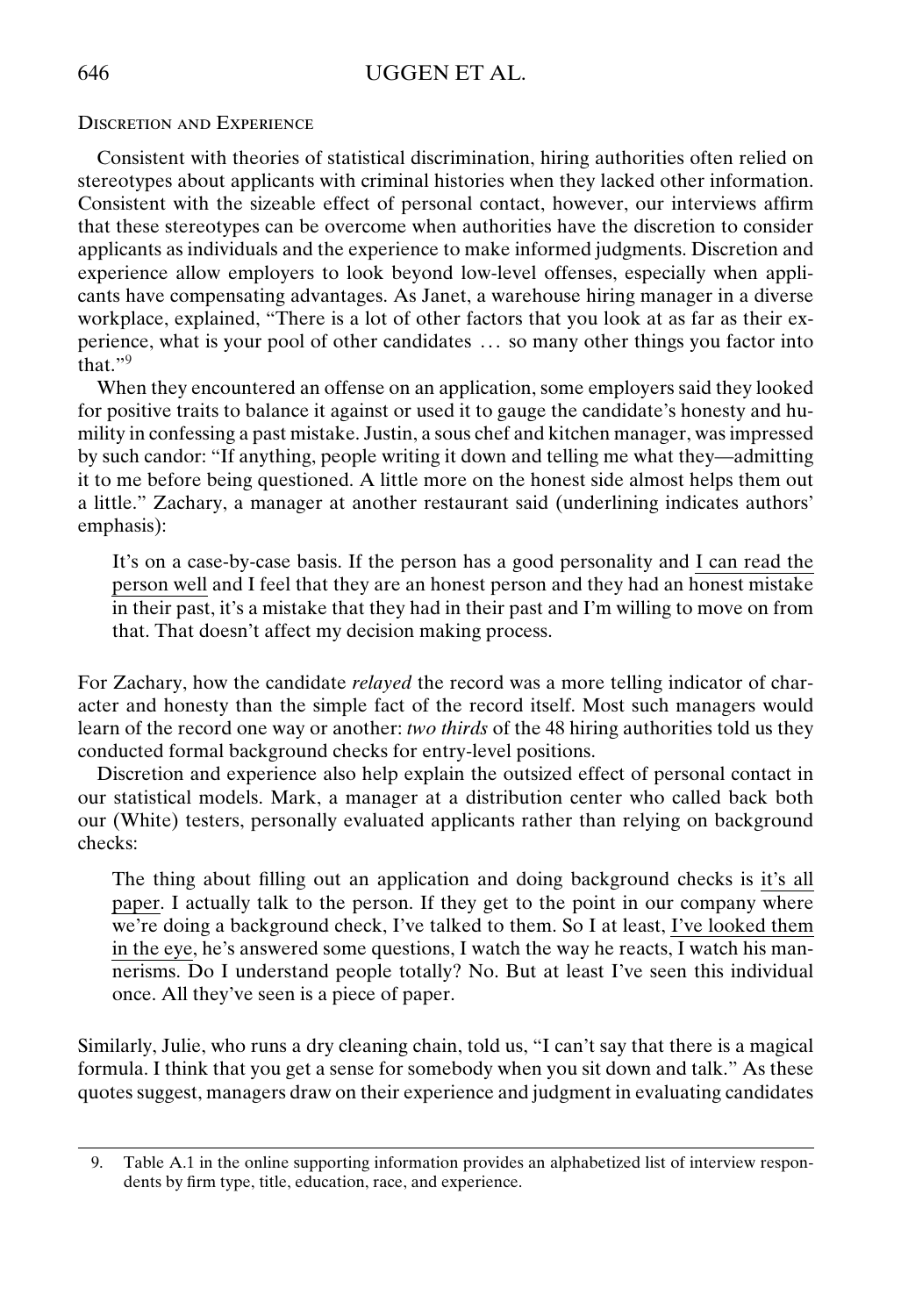with little information at their disposal—relying on personal interactions and impressions rather than on a "piece of paper" or "magical formula" to reveal an applicant's honesty, reliability, or productivity. Furthermore, these quotes suggest why we observe an arrest effect when contact with the hiring authority is statistically controlled. Clearly, "looking someone in the eye" helps overcome some of the stigma of a low-level arrest, so those who have an opportunity to make a personal impression are less disadvantaged by the record.

Some hiring authorities found it difficult to attract and retain good workers in lowpaying entry-level positions, so they looked closely at promising applicants with records. Don, a manufacturing plant manager in a diverse workplace, told us he needed discretion in such cases and "would hate to not get a good person because of a record." The disorderly conduct arrest tested as our treatment condition likely fit this mold, as it allowed room for discretion that may not have been extended to applicants with more serious records (Chiricos et al., 2007).

#### Severity and Stigma

Most employers explicitly distinguished between felonies and misdemeanors, consistent with legal and popular notions of severity and the modest effect we observed relative to Pager's (2007) studies of felony-level prison records. When asked directly, 60 percent of the employers said they treated felonies and misdemeanors differently, in some cases because their hands were tied by law (Stoll and Bushway, 2008) or by their superiors. When asked to rate the seriousness of the two categories on a scale from 1 to 10, they rated misdemeanors at 4.2 (with a standard deviation [SD] of 2.5) and felonies at 8.2  $(SD = 2.0)$ . Megan, who manages a chain hotel with racially diverse employees, said, "[T]he distinction between the two is big, especially if it's job-related. Felonies are obviously bigger crimes, so you look at those more carefully. But if they just have a misdemeanor and it's not really job-related, I think we kind of overlook that." Nancy, a restaurant owner, echoed this sentiment when she said, "You can get a misdemeanor for just about anything." Felonies, in contrast, were uniformly viewed as serious, if not disqualifying:

We don't hire felons, by law they are more severe crimes. I can't imagine hiring a felon. For example, I had a great applicant—just wonderful, but they had a low-level felon[y] and I couldn't hire him. (Angela, country club manager)

[W]hen we get the background check back we look and see; they do tell you if it's a misdemeanor or a felony. If it's a felony it's pretty serious you know, you want to pay attention to that and if it's serious enough we don't hire them. Even on our application it says if you've been accused of a felony, they put down there and you kind of look at that and go "I don't think so, I'm not interested." (Joyce, factory human resources manager)

Felony there is going to be no time limit, I'm going to want to know, and there again comes in the background check. Misdemeanor is not so important, within a year, yeah kind of important, after that then not so important. I just know there are so many millions of people that have these little misdemeanors. (Matt, restaurant manager)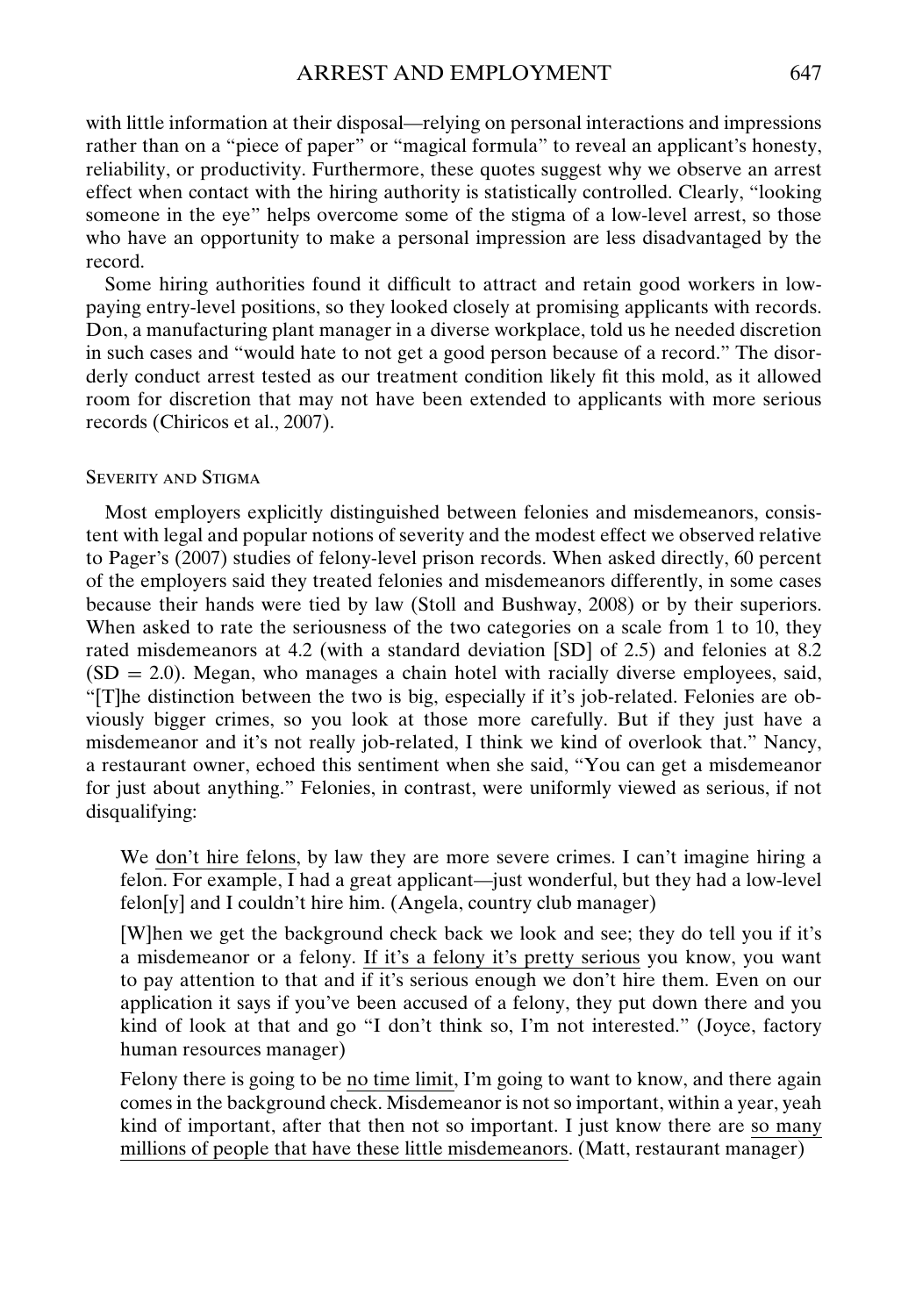Comments regarding the time since offense show that employers attached far heavier and more *enduring* stigma to felonies than to misdemeanors, with the former often disqualifying applicants and the latter more typically leaving some latitude for discretion.

## Certainty and the Presumption of Innocence

Finally, the presumption of innocence attending to arrest records helps explain the relatively modest arrest-only treatment effect we observed in the audit study—even before the 2012 EEOC guidance was issued. Most of our interview respondents relied on private search databases that included arrest information. Nevertheless, 63 percent of hiring authorities told us they differentiate between arrest and conviction, ranking the average severity of a dismissed offense at 3.5 (SD = 2.6) and a convicted offense at 7.5 (SD = 2.4). Dwight, a manager for a delivery company, explained, "If it was dismissed I would definitely look upon that more favorably than if they were convicted. Anybody can be accused of a crime." Roger, a car dealership general manager, similarly discounted dismissed crimes as "irrelevant," saying, "[A]nyone can be accused of something, but that doesn't make them guilty." Finally, Chris, who managed a pizza place, carefully elaborated on the presumption of innocence and his policy of hewing closely to the decisions of the justice system:

[W]e like to rely on our judicial system . . . if something was brought up and they were found innocent we take the court's decision and of course we like to get a little background from the individual as well, you know understanding the situation. Maybe it was false allegations, wrong place wrong time . . . falsely accused and then found innocent. We tend to forget about the situation to some degree; let the innocent be innocent and the guilty be guilty.

As they screen applicants, employers thus seem to make judgments based on three interrelated aspects of criminal history: level of offense, case outcome, and time since offense. Such judgments, however, are driven in part by personal contact with applicants and their own experience and discretion. Of course, this process also reflects the organizational context and legal restrictions governing particular occupations and industries. For example, hiring authorities in state-licensed nursing homes reported less latitude in hiring persons with felony-level records than did those in family-owned restaurants. Despite such differences, managers often develop similar strategies to navigate criminal records.

#### CRIME AND DISCRIMINATION AT THE MARGINS

By carefully estimating the effects of the *least* serious criminal histories, this article's contribution is to establish a clear lower bound for the stigma of a criminal record. Prior experimental audits showed that African American men with prison records are all but disqualified from consideration for employment (Pager, 2007). Our study of low-level arrest-only records finds more muted effects. Apart from severity (of felony vs. misdemeanor) and certainty (of arrest vs. conviction), are the studies otherwise comparable? Pager (2003) graciously shared training materials with our team, and we closely replicated the key design features of her study. Moreover, the economic conditions in her Milwaukee study are not dissimilar to those faced by our testers. The Milwaukee area unemployment rate varied from 4.5 to 5.2 percent during Pager's 2001 audit (2007: 186), relative to an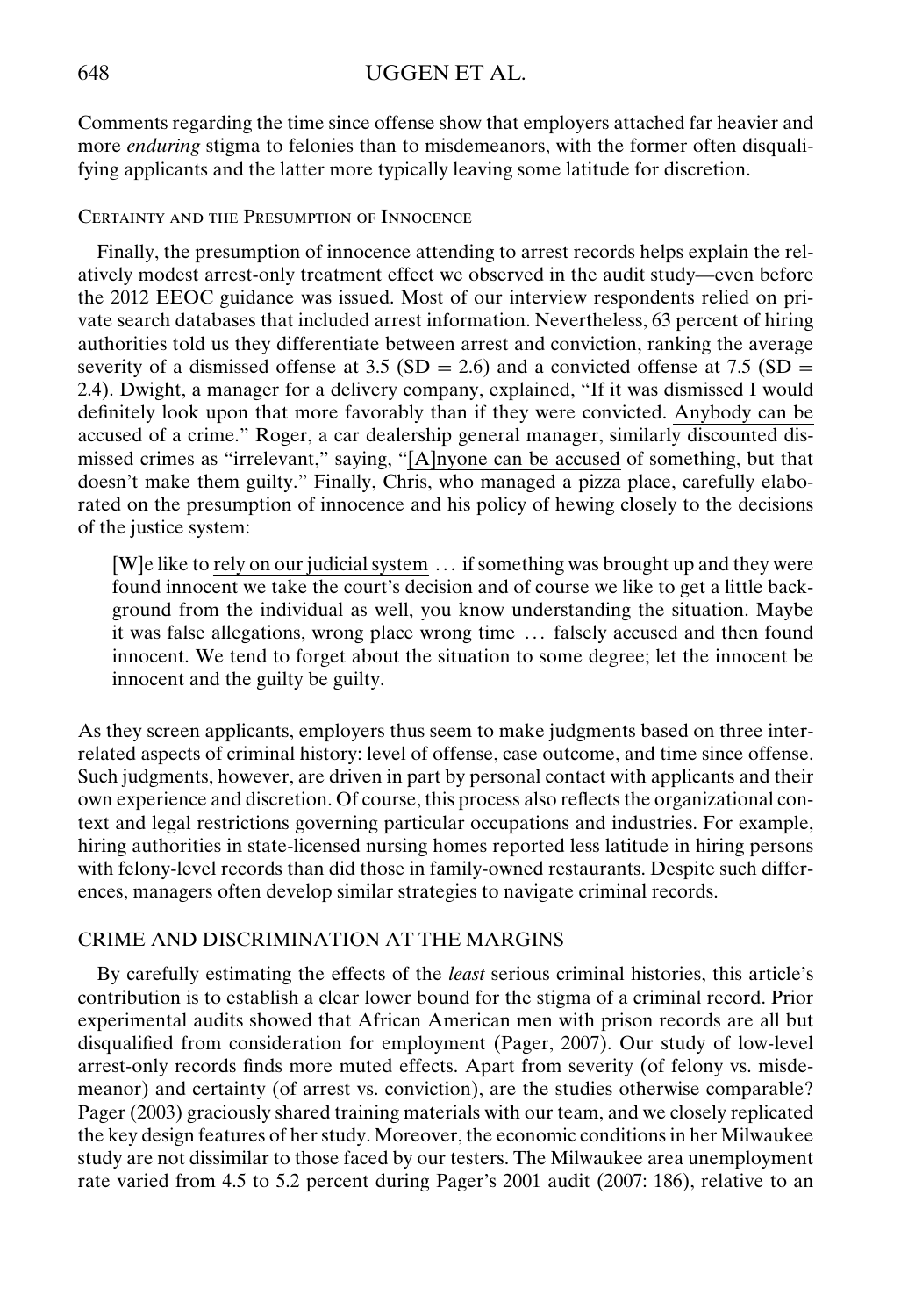average of 4.3 percent in our 2007–2008 Minnesota study. Differences in methodology and prevailing economic conditions are thus unlikely to explain the great discrepancy in results. Nevertheless, we should not minimize the impact of low-level records. Although our 3-year-old disorderly conduct arrest did not disqualify applicants outright, it still reduced employer callbacks by 4 percentage points among both racial groups.

In combination with previous audit studies, this article thus helps calibrate the stigma being attached to various criminal history profiles, which in our case cannot be confounded with prison-related gaps in employment history. Although we are cautious not to generalize beyond our own experiment, such calibration should inform policy efforts to strike an appropriate balance between the rights of employers and the rights of the accused or convicted. Although the justice system has long made stigma public, new technologies have radically reshaped the landscape of criminal background checks. With the growing visibility of criminal records, persons who were once "discreditable" if their crimes were discovered are today formally "discredited" at early stages of the hiring process (Goffman, 1963).

Although they may be discredited, applicants with low-level arrest records are not necessarily "discounted." Both our audits and our interviews show that hiring authorities often look beyond the mere fact of a criminal record, at least when they have the discretion to do so. As in previous investigations, we find that personal contact with applicants exerts a strong positive effect on callback rates. Such contact provides information that helps overcome statistical discrimination based on assumptions about group characteristics. In the absence of contact, employers may assume that arrestees are less productive than nonarrestees. If applicants can get a foot in the door, however, then they gain an opportunity to overcome negative stereotypes and reveal positively valued traits. This conclusion must be tempered, however, by persistent racial disparities in employment. To the extent that contact mediates stigma, race differences in job referral networks tend to disadvantage African American applicants (McDonald, Lin, and Ao, 2009; Wang, Mears, and Bales, 2010), who may lack the "weak ties" (Granovetter, 1973) or "bridging" social capital (Putnam, 2000) crucial to job search success.

These findings must be considered in light of gross racial disparities in arrest, as well as the spatial and economic marginality of African American men with criminal records (Gowan, 2011). The story is less that low-level records carry a greater stigma for African Americans and more that a much greater percentage of African Americans actually bear this stigma. Apart from the main audit results, perhaps our most intriguing finding concerns workplace diversity. The presence of at least one person of color in the establishment significantly reduces the effect of a low-level record for African Americans, which leads us to speculate that greater workplace diversity may signal greater employer familiarity with criminal records. Given racial disparities in punishment, employers with diverse workforces will almost inevitably have more experience evaluating criminal records than those with all-White workforces. To the extent that they learn from such experiences and update their group-level assumptions (Altnonji and Pierret, 2001; Pager and Karafin, 2009), employers may discount low-level records if they observe no productivity differences between arrestees and nonarrestees.

The term "felon-friendly" employer (Opsal, 2012) signals both that some organizations discount stigma (Goffman, 1963: 52) and that applicants still face *unfriendly* employers. Given the rising number of people with criminal records, the spotty quality of the various databases, and the ease of obtaining this information, the time is ripe for a renewed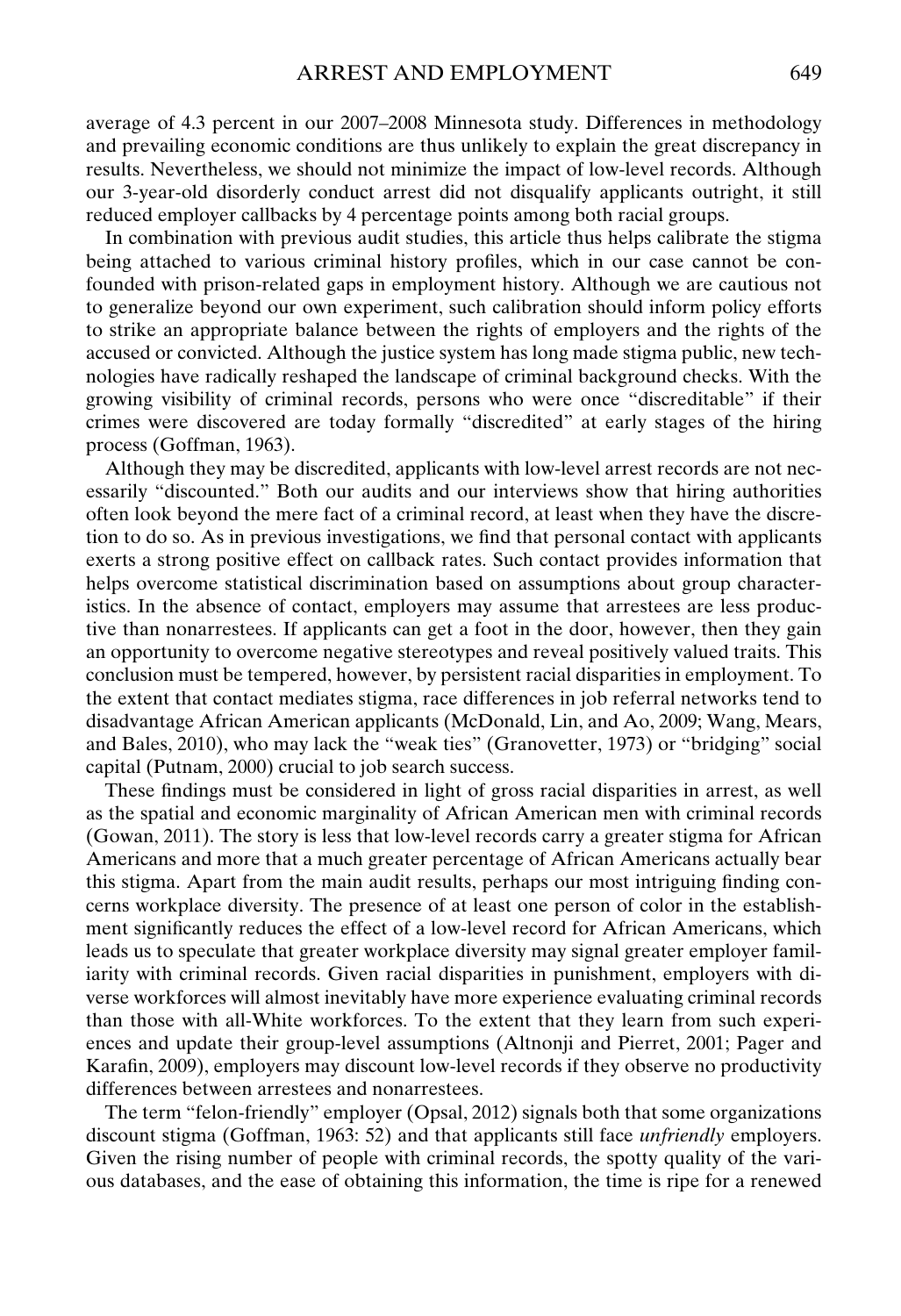national conversation about access to criminal histories. In 2012, the U.S. EEOC issued a detailed guidance document, designed to clarify standards and provide "best practices" on how employers may check criminal backgrounds without violating prohibitions against employment discrimination under Title VII of the 1964 Civil Rights Act (U.S. EEOC, 2012). Such a conversation is made more urgent by the dramatic overrepresentation of African Americans at every stage of criminal justice processing. Beyond its effect on the life chances of individuals with criminal records, access to criminal history information also contributes to group-based racial inequalities (Wakefield and Uggen, 2010; Western, 2006).

Finally, these results speak to policy efforts to regulate stigma and to balance the legitimate rights of employers and private citizens (Blumstein and Nakamura, 2009; Bushway and Sweeten, 2007). Although the permanent public availability of all criminal records is often taken for granted, such practices are the result of social choices. Our experimental audit suggests renewed attention to the appropriate threshold for making information public (arrest vs. conviction), the severity level that should pertain (misdemeanor vs. felony), and the duration of time records should be broadly available (limited-term vs. lifetime). The laws governing discrimination on the basis of criminal records are changing rapidly, with the EEOC guidance published in 2012 and 10 states passing "ban-thebox" legislation, which limits employer access to criminal records (National Employment Law Project, 2013). As of 2014, Minnesota employers are no longer permitted to inquire into criminal histories until applicants have been selected for an interview or offered a job. Such laws give jobseekers the chance to make contact with prospective employers contact that this study suggests is crucial to the hiring process.

Whereas Pager's (2007) research addressed the core of criminal justice intervention prison time served for a felony conviction—our study of low-level arrest considers the edge of stigma. At that edge, the mark of a criminal record is indeed fainter, although still consequential, for the individuals and groups most subject to both arrest and low-wage work.

# **REFERENCES**

- Agresti, Alan. 2002. *Categorical Data Analysis*, 2nd ed. Hoboken, NJ: Wiley.
- Altonji, Joseph G., and Charles R. Pierret. 2001. Employer learning and statistical discrimination. *Journal of Economics* 116:313–50.
- Apel, Robert, and Gary Sweeten. 2010. The impact of incarceration on employment during the transition to adulthood. *Social Problems* 57:448–79.
- Arrow, Kenneth J. 1973. The theory of discrimination. In *Discrimination in Labor Markets*, eds. Orley Ashenfelter and Albert Rees. Princeton, NJ: Princeton University Press.
- Blumstein, Alfred, and Kiminori Nakamura. 2009. Redemption in the presence of widespread criminal background checks. *Criminology* 47:327–59.
- Boshier, Roger, and Derek Johnson. 1974. Does conviction affect employment opportunities? *British Journal of Criminology* 14:264–8.
- Brame, Robert, Shawn D. Bushway, Raymond Paternoster, and Michael G. Turner. 2014. Demographic patterns of cumulative arrest prevalence by ages 18 and 23. *Crime & Delinquency* 60:471–86.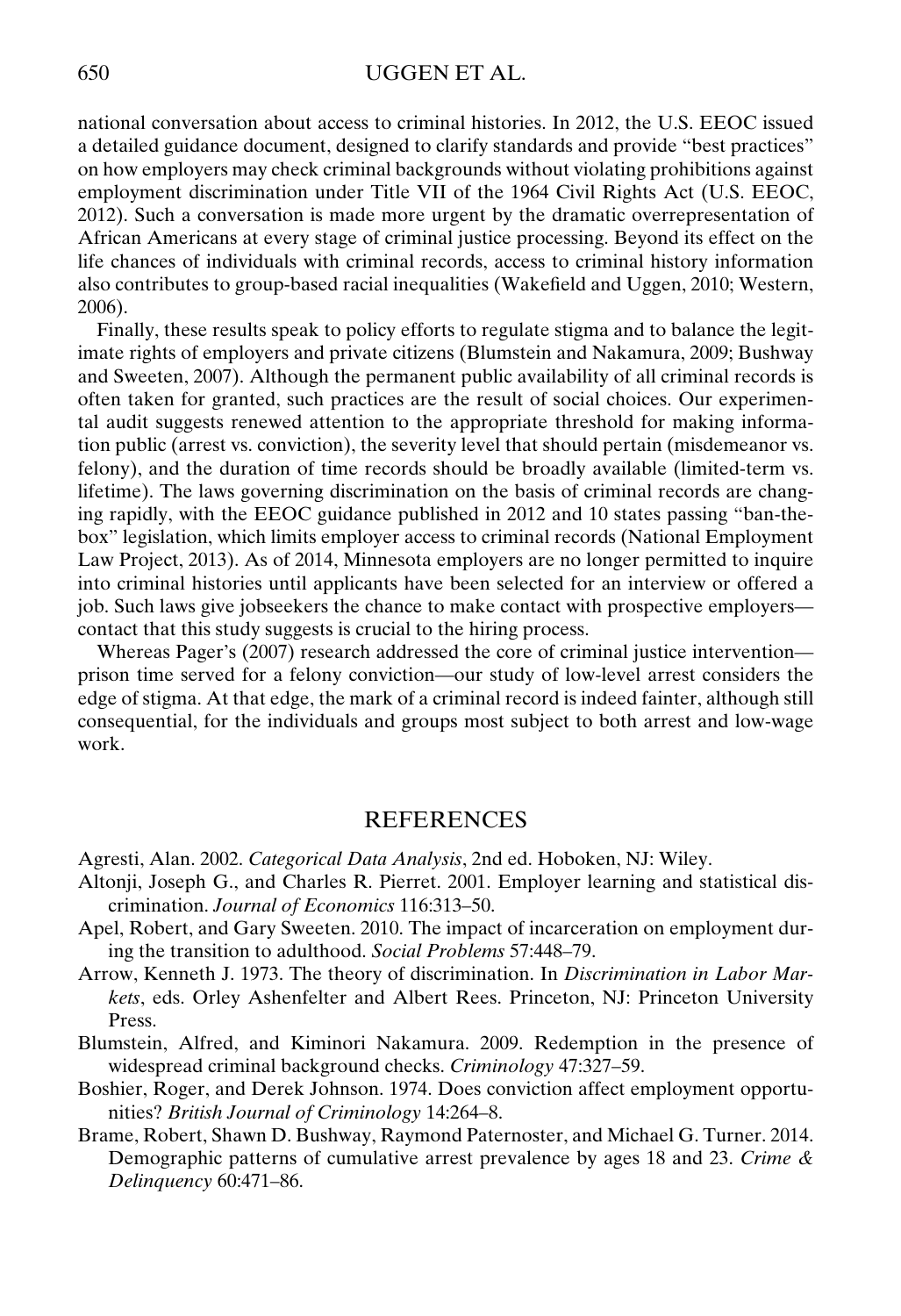- Brame, Robert, Michael G. Turner, Raymond Paternoster, and Shawn D. Bushway. 2012. Cumulative prevalence of arrest from ages 8 to 23 in a national sample. *Pediatrics* 129:21–7.
- Buikhuisen, Wouter, and Fokke Pieter Heertje Dijksterhuis. 1971. Delinquency and stigmatisation. *British Journal of Criminology* 11:185–87.
- Bushway, Shawn D., and Robert Apel. 2011. A signaling perspective on employmentbased reentry programming: Training completion as a desistance signal. *Journal of Criminology & Public Policy* 11:21–50.
- Bushway, Shawn D., Shauna Briggs, Faye S. Taxman, Meredith Tanner, and Mischelle Van Brakle. 2007. Private providers of criminal history records: Do you get what you pay for? In *Barriers to Reentry? The Labor Market for Released Prisoners in Post-Industrial America*, eds. Shawn D. Michael A. Stoll, and David F. Weiman. New York: Russell Sage Foundation.
- Bushway, Shawn D., Michael A. Stoll, and David F. Weiman (eds.). 2007. *Barriers to Reentry? The Labor Market for Released Prisoners in Post-Industrial America*. New York: Russell Sage Foundation.
- Bushway, Shawn D., and Gary Sweeten. 2007. Abolish lifetime bans for ex-felons. *Criminology & Public Policy* 6:697–706.
- Chiricos, Ted, Kelle Barrick, William Bales, and Stephanie Bontrager. 2007. The labeling of convicted felons and its consequences for recidivism. *Criminology* 45:547–81.
- Civil Rights Act of 1964, Pub.L. 88–352, 78 Stat. 241 (1964).
- Cox, David R. 1958. *Planning of Experiments*. Hoboken, NJ: Wiley.
- Durkheim, Emile. 1895. *The Rules of Sociological Method*, 1st American ed. Translated by Steven Lukes. 1982. New York: Free Press.
- Federal Bureau of Investigation. 2008. *Uniform Crime Report*. Washington, DC: United States Department of Justice, Federal Bureau of Investigation. http://www.fbi.gov/about-us/cjis/ucr/.
- Figlio, Robert M. 1975. The seriousness of offenses: An evaluation by offenders and nonoffenders. *Journal of Criminal Law and Criminology* 66:189–200.
- Finlay, Keith. 2009. Effect of employer access to criminal history data on the labor market outcomes of ex-offenders and non-offenders. In *Studies of Labor Market Intermediation*, ed. David H. Autor. Chicago, IL: University of Chicago Press.
- Glaser, Barney, and Anselm Strauss. 1967. *The Discovery Grounded Theory: Strategies for Qualitative Inquiry*. Chicago, IL: Aldine.
- Goffman, Alice. 2009. On the run: Wanted men in a Philadelphia ghetto. *American Sociological Review* 74:339–57.
- Goffman, Erving. 1963. *Stigma: Notes on the Management of Spoiled Identity*. Englewood Cliffs, NJ: Prentice-Hall.
- Gowan, Teresa. 2011. What's social capital got to do with it? The ambiguous (and overstated) relationship between social capital and ghetto underemployment. *Critical Sociology* 37:47–66.
- Granovetter, Mark S. 1973. The strength of weak ties. *American Journal of Sociology* 78:1360–80.
- Grogger, Jeff. 1992. Arrests, persistent youth joblessness, and black/white employment differentials. *The Review of Economics and Statistics* 74:100–6.
- Hirschfield, Paul J., and Alex R. Piquero. 2010. Normalization and legitimation: Modeling stigmatizing attitudes toward ex-offenders. *Criminology* 48:27–55.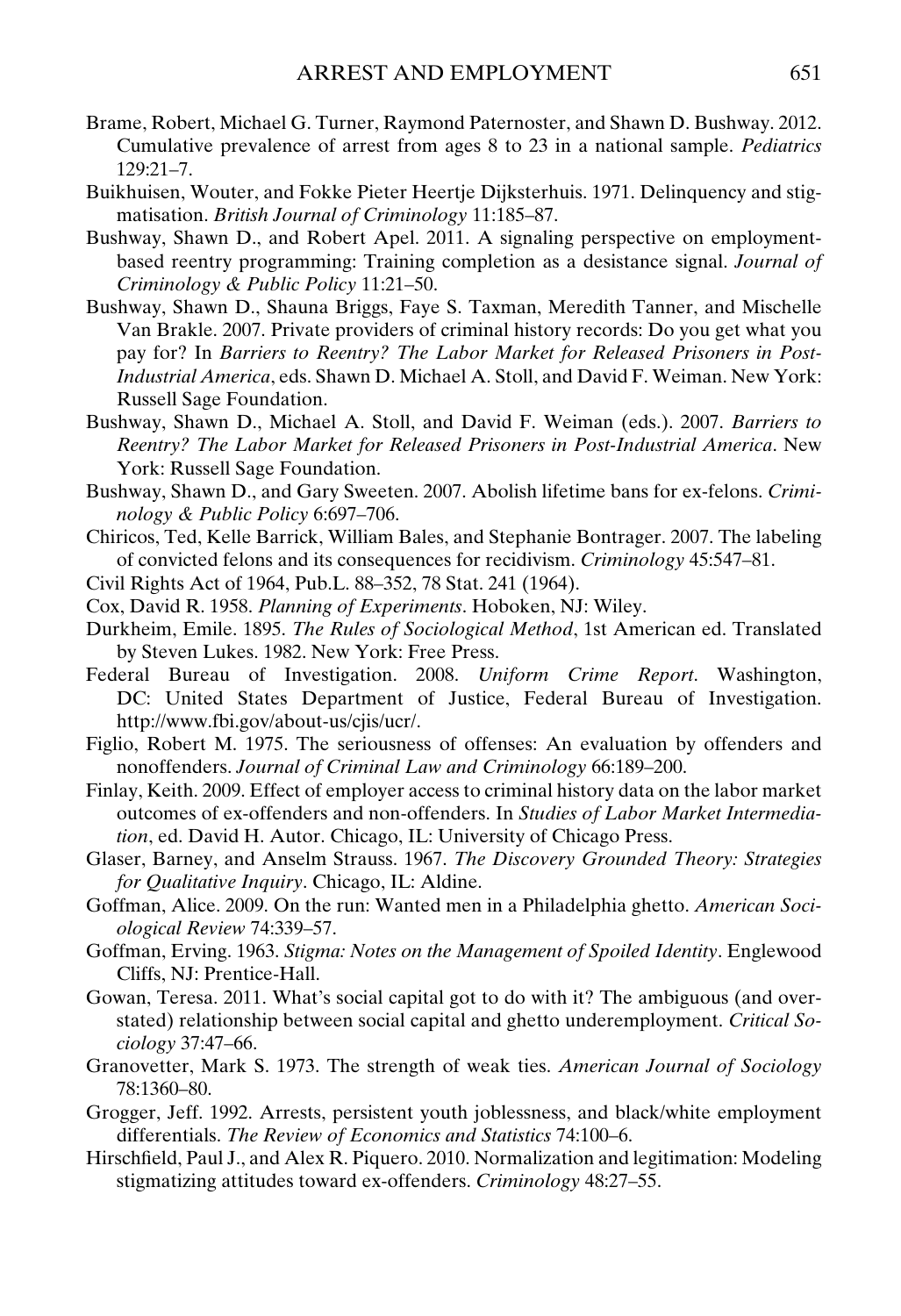- Johnson, Devon. 2007. Crime salience, perceived racial bias, and blacks' punitive attitudes. *Journal of Ethnicity in Criminal Justice* 4:1–18.
- Kirk, David S. 2008. The neighborhood context of racial and ethnic disparities in arrest. *Demography* 45:55–77.
- Kirschenman, Joleen, and Kathryn M. Neckerman. 1991. "We'd love to hire them, but . . . ": The meaning of race for employers. In *The Urban Underclass*, eds. Christopher Jencks and Paul E. Peterson. Washington, DC: Brookings Institute.
- Kohler-Hausmann, Issa. 2013. Misdemeanor justice: Control without conviction. *American Journal of Sociology* 119:351–93.
- Kurlychek, Megan C., Robert Brame, and Shawn D. Bushway. 2006. Scarlet letters and recidivism: Does an old criminal record predict future offending. *Criminology & Public Policy* 5:483–504.
- Lageson, Sarah, Mike Vuolo, and Christopher Uggen. 2014. Legal ambiguity in managerial assessments of criminal records. *Law & Social Inquiry*. E-pub ahead of print.
- McDonald, Steve, Nan Lin, and Dan Ao. 2009. Networks of opportunity: Gender, race, and job leads. *Social Problems* 56:385–402.
- McNemar, Quinn. 1947. Note on the sampling error of the difference between correlated proportions of percentages. *Psychometrika* 12:153–7.
- Minnesota Department of Public Safety. 2008. *Minnesota Crime Information*. St. Paul: Minnesota Department of Public Safety.
- Minnesota Office of the Revisor of Statutes. 1974. *Criminal Offenders*. Minnesota Statutes. Chapter 364. https://www.revisor.mn.gov/statutes/?id=364
- Minnesota Office of the Revisor of Statutes. 2005. *Collateral Sanctions*. Minnesota Statutes. Chapter 609B. https://www.revisor.mn.gov/statutes/?id=609B
- Minnesota Office of the Revisor of Statutes. 2005. *Human Services Background Studies, Disqualifying Crimes or Conduct*. Minnesota Statutes. Chapter 245C.15. https://www.revisor.mn.gov/statutes/?id=245C.15
- Mukamal, Debbie, and Paul Samuels. 2003. Statutory limitations on civil rights of people with criminal records. *Fordham Urban Law Journal* 30:1501–18.
- National Employment Law Project. 2013. *Resource Guide: Ban the Box*. New York: National Employment Law Project.
- Opsal, Tara. 2012. "Livin' on the straights": Identity, desistance, and work among women post-incarceration. *Sociological Inquiry* 82:378–403.
- Pager, Devah. 2003. The mark of a criminal record. *American Journal of Sociology* 108:937–75.
- Pager, Devah. 2007. *Marked: Race, Crime, and Finding Work in an Era of Mass Incarceration*. Chicago, IL: University of Chicago Press.
- Pager, Devah, and Diana Karafin. 2009. Bayesian bigot? Statistical discrimination, stereotypes, and employer decision-making. *The ANNALS of the American Academy of Political and Social Science* 621:70–93.
- Pager, Devah, and Lincoln Quillian. 2005. Walking the talk: What employers say versus what they do. *American Sociological Review* 70:355–80.
- Pager, Devah, and Hana Shepherd. 2008. The sociology of discrimination: Racial discrimination in employment, housing, credit and consumer markets. *Annual Review of Sociology* 34:181–209.
- Pager, Devah, Bruce Western, and Bart Bonikowski. 2009. Discrimination in low-wage labor markets: A field experiment. *American Sociological Review* 74:777–99.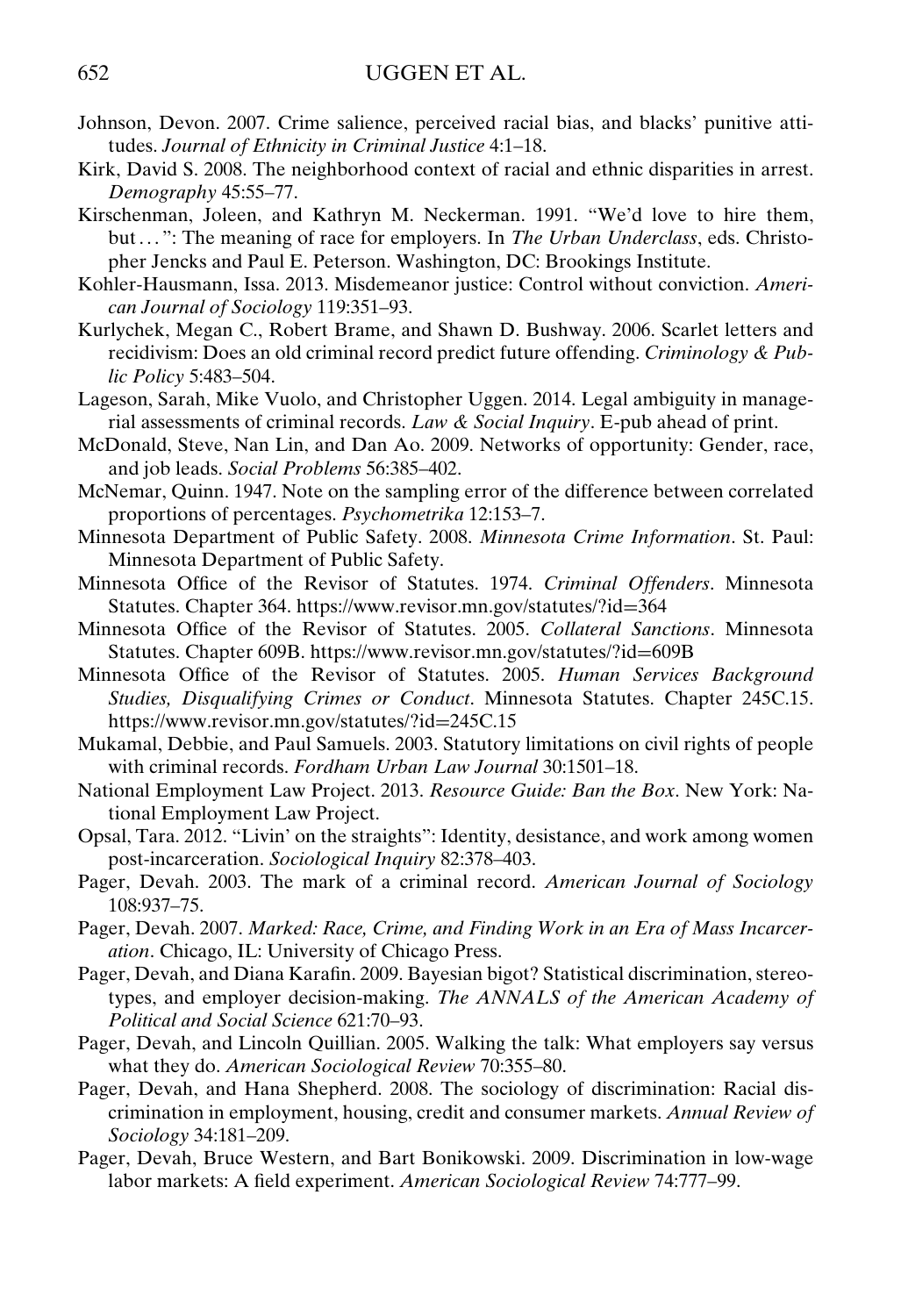- Pager, Devah, Bruce Western, and Naomi Sugie. 2009. Sequencing disadvantage: Barriers to employment facing young black and white men with criminal records. *The ANNALS of the American Academy of Political and Social Science* 623:195–213.
- Palazzolo, Loe. 2006. FBI expands fingerprint database to misdemeanors, juvenile offenders. *Fox News*, September 26. http://www.foxnews.com/story/0,2933,215697,00.html.
- Phelps, Edmund S. 1972. The statistical theory of racism and sexism. *American Economic Review* 62:659–61.
- Putnam, Robert D. 2000. *Bowling Alone*. New York: Simon & Schuster.
- Raphael, Steven. 2010. Improving employment prospects for former prison inmates: Challenges and policy. National Bureau of Economic Research. Working Paper No. w15874.
- Reskin, Barbara. 2012. The race discrimination system. *Annual Review of Sociology* 38:17–35.
- Rose, Dina R., and Todd R. Clear. 2004. Who doesn't know someone in jail? The impact of exposure to prison on attitudes toward formal and informal controls. *The Prison Journal* 84:228–47.
- Rossi, Peter H., Emily Waite, Christine E. Bose, and Richard E. Berk. 1974. The seriousness of crimes: Normative structure and individual differences. *American Sociological Review* 39:224–37.
- Sampson, Robert J., and John H. Laub. 1990. Crime and deviance over the life course: The salience of adult social bonds. *American Sociological Review* 55:609–27.
- Schwartz, Richard D., and Jerome H. Skolnick. 1962. Two studies of legal stigma. *Social Problems* 10:133–42.
- Society for Human Resource Management. 2010. *Background Checking: Conducting Criminal Background Checks*. Alexandria, VA: Society for Human Resource Management.
- Spence, Michael. 1973. Job market signaling. *Quarterly Journal of Economics* 87:355–74.
- Stoll, Michael A., and Shawn D. Bushway. 2008. The effect of criminal background checks on hiring ex-offenders. *Criminology & Public Policy* 7:371–404.
- Uggen, Christopher. 2000. Work as a turning point in the life course of criminals: A duration model of age, employment, and recidivism. *American Sociological Review* 65:529– 46.
- Uggen, Christopher, Jeff Manza, and Melissa Thompson. 2006. Citizenship, democracy, and the civic reintegration of criminal offenders. *The ANNALS of the American Academy of Political and Social Science* 605:281–310.
- U.S. Department of Justice, Federal Bureau of Investigation. 2008–2012. *Crime in the United States*. http://www.fbi.gov/stats-services/crimestats.
- U.S. Equal Employment Opportunities Commission. 2012. *Consideration of Arrest and Conviction Records in Employment Decisions Under Title VII of the Civil Rights Act of 1964*. http://www.eeoc.gov/laws/guidance/arrest conviction.cfm.
- Vuolo, Mike, Christopher Uggen, and Sarah Lageson. 2013. Statistical power in experimental audit studies: Cautions and calculations for matched tests with nominal outcomes. Presented at annual meeting for the American Society of Criminology, Atlanta, GA, November.
- Wakefield, Sara, and Christopher Uggen. 2010. Incarceration and stratification. *Annual Review of Sociology* 36:387–406.